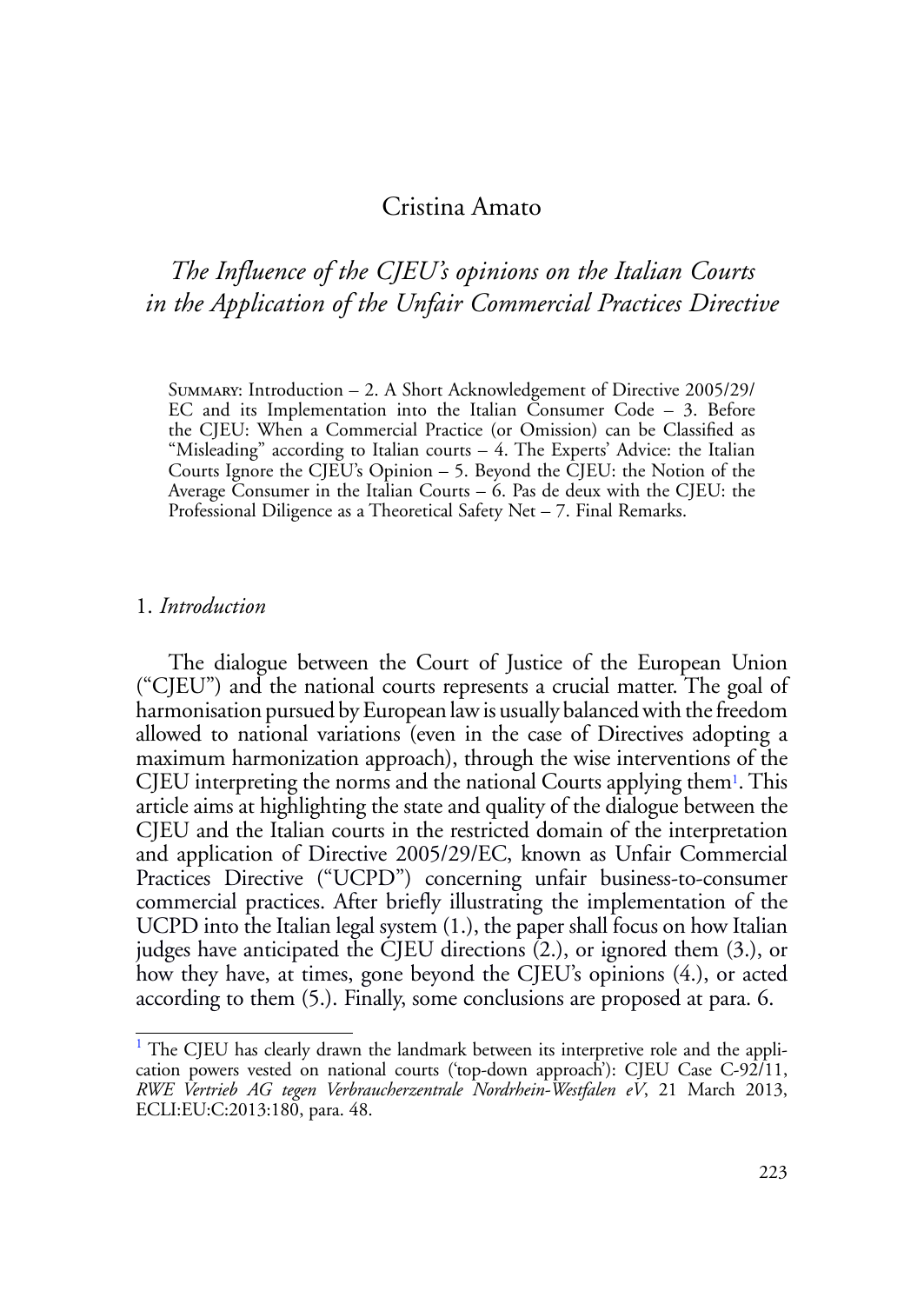## 2. *A Short Acknowledgement of Directive 2005/29/EC and its Implementation into the Italian Consumer Code*

The UCPD «addresses commercial practices directly related to influencing consumers' transactional decisions in relation to products» (recital 7). Indirectly, it also «protects legitimate businesses from their competitors who do not play by the rules in this Directive and thus guarantees fair competition in fields coordinated by it» (recital 8). To achieve both goals, the UCPD prohibits unfair commercial practices according to a threefold normative structure<sup>2</sup> consisting of: a general clause describing the unfairness of a practice, set out in article 5(2); two specific sets of provisions set out in articles 6, 7 (misleading practices and omissions) and 8, 9 (aggressive practices); a blacklist of both misleading and aggressive commercial practices, set out in the Annex, whose role is clear in the light of recital 17: escaping from a case-by-case assessment in order to promote legal certainty. The general clause assessing the unfairness of a commercial practice is, in turn, a two-tier test: the first part refers to a normative notion («A commercial practice shall be unfair if: (a) it is contrary to the requirements of professional diligence»). The second seems to seek a link with extra-normative criteria, such as economic behavioural studies, psychology and neuroscience («A commercial practice shall be unfair if: (b) it materially distorts or is likely to materially distort the economic behaviour with regard to the product of the average consumer whom it reaches or to whom it is addressed, or of the average member of the group when a commercial practice is directed to a particular group of consumers»). In a nutshell, the unfairness of a commercial practice can be assessed only when the two cumulative criteria of diligence and distortion of the consumer's economic behaviour have been infringed by the professional<sup>3</sup>. Therefore, the standard of diligence, though infringed by a professional, cannot be regarded as unfair if it does not materially alter the self-determination of

<sup>2</sup> C-304/08, *Zentrale zur Bekämpfung unlauteren Wettbewerbs eV v Plus Warenhandelsgesellschaft mbH*, 14 January 2010, ECLI:EU:C:2010:12, at para. 7; Case C-428/11 *Purely Creative Ltd et altri v Office of Fair Trading*, 18 October 2012, ECLI:EU:C:2012:651, at para. 6. Cf: J. Stuyck, E. Terryn, T. Van Dyck, *Confidence Through Fairness? The New Directive on Unfair Business to Consumers Commercial Practices in the Internal Market*, in *Common Market Law Review*, 2006, 43, p. 124 ff. <sup>3</sup>

 $3$  This is an open-textured definition that borrows insights from the notion of 'influence' on behaviour adopted by psychologists: A. L. Sibony, *Can EU Consumer Law Benefit from Behavioural Insights? An Analysis of the Unfair Practices Directive*, in *European Review of Private Law*, 6/2014, p. 922 ff.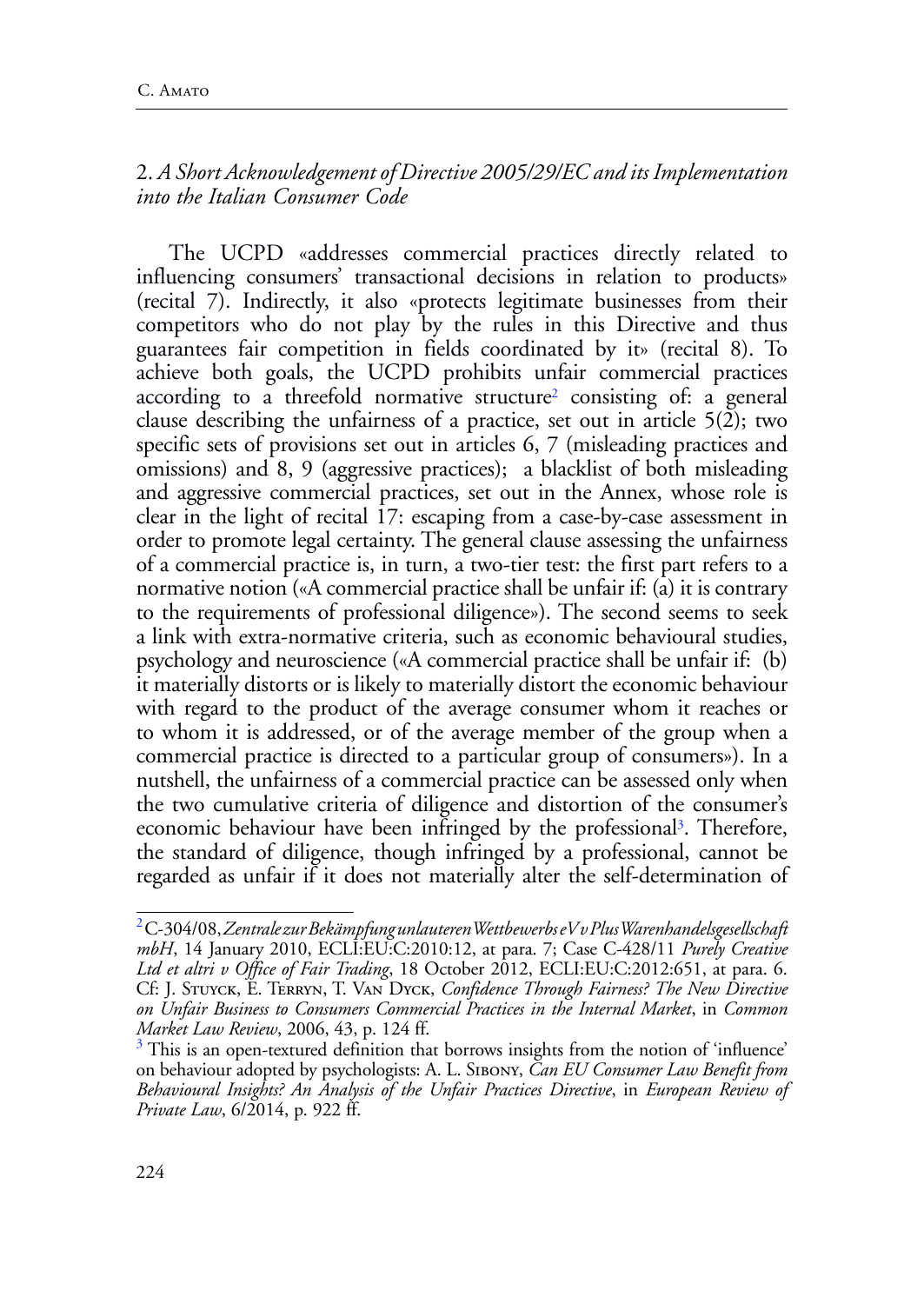the average consumer<sup>4</sup>. This is because the goal of the discipline concerning unfair commercial practices is neither to strangle marketing techniques based on consumers' behaviour, nor to recognize absolute contractual selfdetermination to consumers. Such a discipline aims at re-establishing a balance between the contractual powers of the two parties, thus avoiding the professionals' abuse of their own contractual strength.

In its essence, the UCPD has adopted a flipped perspective on consumer protection and the enhancement of competition law. In the "vertical" *acquis* the European legislator has so far developed level playing field techniques that address consumers, increasing their responsibility in processing information and internalizing mandated or voluntary disclosures when taking purchase decisions. Other different techniques are filling gaps represented by information asymmetries, or empowering consumers as the weaker party through the right of withdrawal or form prescriptions. On the contrary, the UCPD addresses traders through a policy that promotes fair professional diligence, by prohibiting misleading or aggressive practices that materially distort consumers' economic decisions and behaviour.

The UCPD has been implemented by the Italian legislature through two different statutory instruments (*Legislative Decrees* ["*decreti legislativi* -*D.Lgs.*"]), Legislative Decrees 2 August 2007, nos. 145 and 146.

D.Lgs. 2 August 2007, no. 145 has implemented the discipline concerning misleading and comparative advertising, after Art. 14 Directive 2005/29 (which modifies Directive 84/450/EEC on misleading and comparative advertising) and in compliance with Directive 2006/1145. D.Lgs. 2 August 2007, no. 146 has implemented the discipline concerning misleading and aggressive commercial practices. In other words, the Italian legislature has formally and substantially separated the discipline of unfair advertising addressing B2B relationships, from that of unfair commercial practices concerning B2C transactions. The latter set of rules has now been incorporated in Articles from 18 through 27-*quater* of the Italian consumer code ("It. Cons. Code", D.Lgs. 06.09.2005, n. 206). Specifically, the title adopted

<sup>4</sup> Case C-281/12 *Trento Sviluppo s.r.l., Centrale Adriatica Soc. coop. Arl v Autorità Garante della Concorrenza e del Mercato*, 19 December 2013 ECLI:EU:C:2013:859, at paras 30, 32-33. See also: Case C-453/10 *Pereničová and Perenič*, 15 March 2012 ECLI:EU:C:2012:144, at para. 47; Case C-435/11, *CHS Tour Services GmbH v Team4 Travel GmbH*, 19 September 2013, ECLI:EU:C:2013:574, at para. 42. <sup>5</sup>

 $5$  On the special discipline of misleading and comparative advertising, see in Italian literature: G. VETTORI, *La disciplina della pubblicità ingannevole e comparativa d.lgs. 2 August 2007, n. 145*, in Id. (ed.), *Il contratto dei consumatori, dei turisti, dei clienti, degli investitori e delle imprese deboli. Oltre il consumatore*, vol. II, CEDAM, Padova, 2013, p. 1845 ff.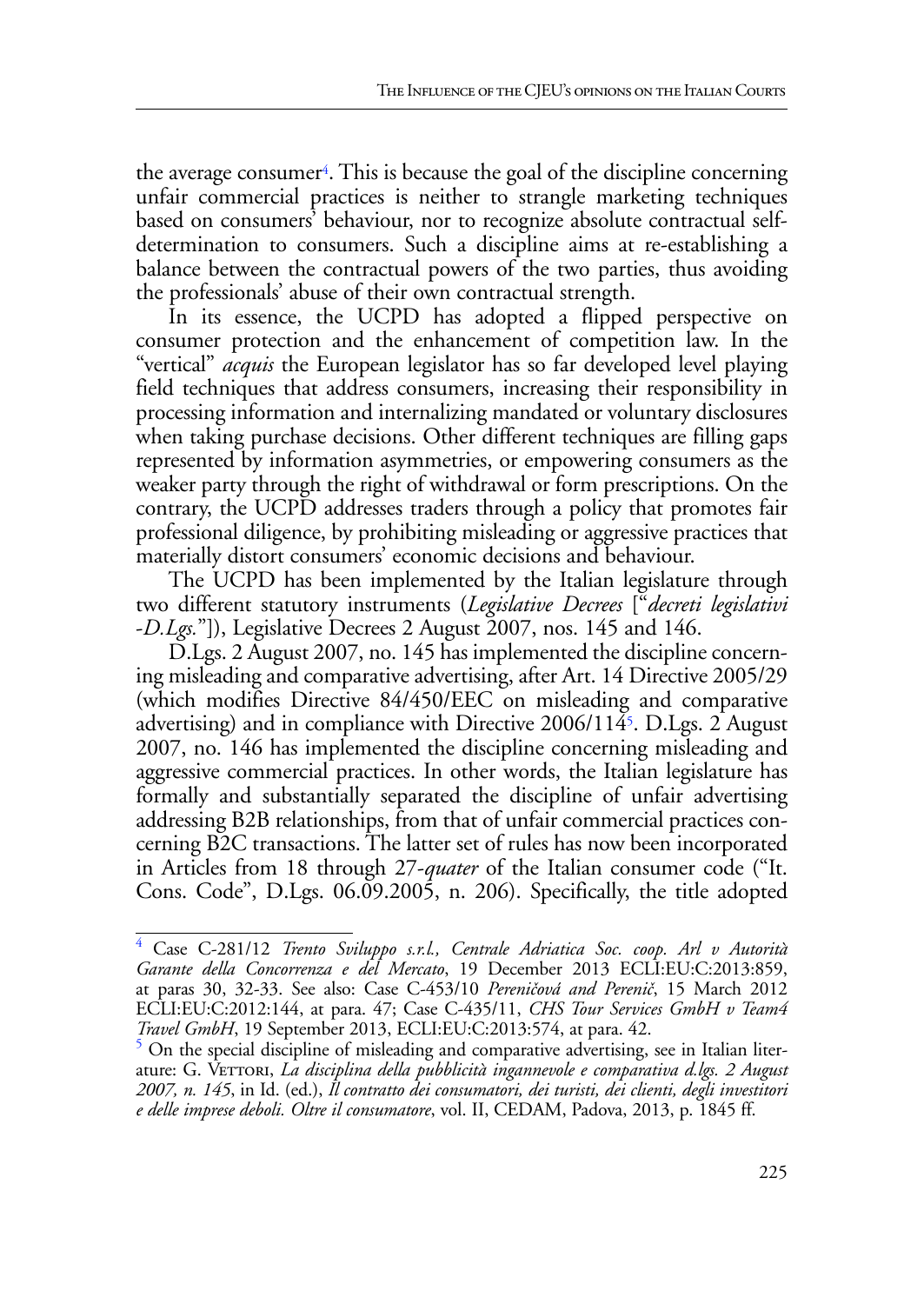by the Italian legislature for the new consumer discipline contained in the UCPD is «*unjust* commercial practices», instead of «*unfair* commercial practices»6. The latter expression refers to B2B practices within the multilevel discipline of unfair competition law. Opting for the synonym «unjust» was an Italian linguistic choice, determined by the opportunity to distinguish the two different sets of rules. *Unfair* commercial practices concerning B2B relations are in fact governed by a different set of rules, found both within the Civil Code as a special tort (under Articles 2595–2601 of the civil code - It. Civ. Code); and within the tangled discipline of unfair competition law, as set out in Articles. 101 and 102 TFEU and in the Italian Law 10.10.1990, no. 287. On the other hand, the new discipline of 'unjust' commercial practices as set out in UCPD and addressing B2C contracts has been coherently introduced into the It. Cons. Code, and it does not overlap with unfair commercial practices in the meaning adopted in the It. Civ. Code and in the TFEU under the discipline of competition law. The complementarity of the two sets of rules is shown by the fact that the same administrative, independent regulatory authority mentioned below is in charge not only of the enforcement of the UCP but also of controlling and sanctioning unfair competition practices and agreements. The powers of the *Autorità Garante della Concorrenza e del Mercato* ("AGCM") consist in inhibitory provisions along with powers to conduct inquiries and to impose penalties traders in order to promote their compliance with the regulations on unfair commercial practices, as provided by Articles 27 and 27-*quater* It. Cons. Code. The ACGM's decisions can be overturned by the administrative courts, that is the tribunal of the region of Lazio7, and ultimately by the Consiglio di Stato<sup>8</sup>. The present paper mainly refers to the AGCM's rulings in the next paragraphs.

To complete the Italian scenario on the implementation of the UCPD, it is important to remember that Articles 57 and 67-*quinquiesdecies* of the It. Cons. Code implement, respectively, Article 9 of the UCPD (inertia selling of goods and non-financial services) and Art. 9 of Directive 2002/65/EC

 $^6$  Although the Italian legislature uses the two different expression as explained in the text, from now on the English expression «unfair commercial practices» shall be preferred in this paper, because it is the official expression adopted by the European legislation.

<sup>7</sup> The T.A.R. Lazio competence is due to the fact that the AGCM is located in Rome, in the region of Lazio.

<sup>&</sup>lt;sup>8</sup> Other administrative, independent authorities are involved in the proceedings concerning the assessment of the unfairness of commercial practices, like the Italian Communications Regulatory Authority (AGCOM). As concerns the relationship and distribution of competences and powers among them see: C. Amato, G. Comandé, *Unfair Commercial Practices: The Italian Implementation*, in press.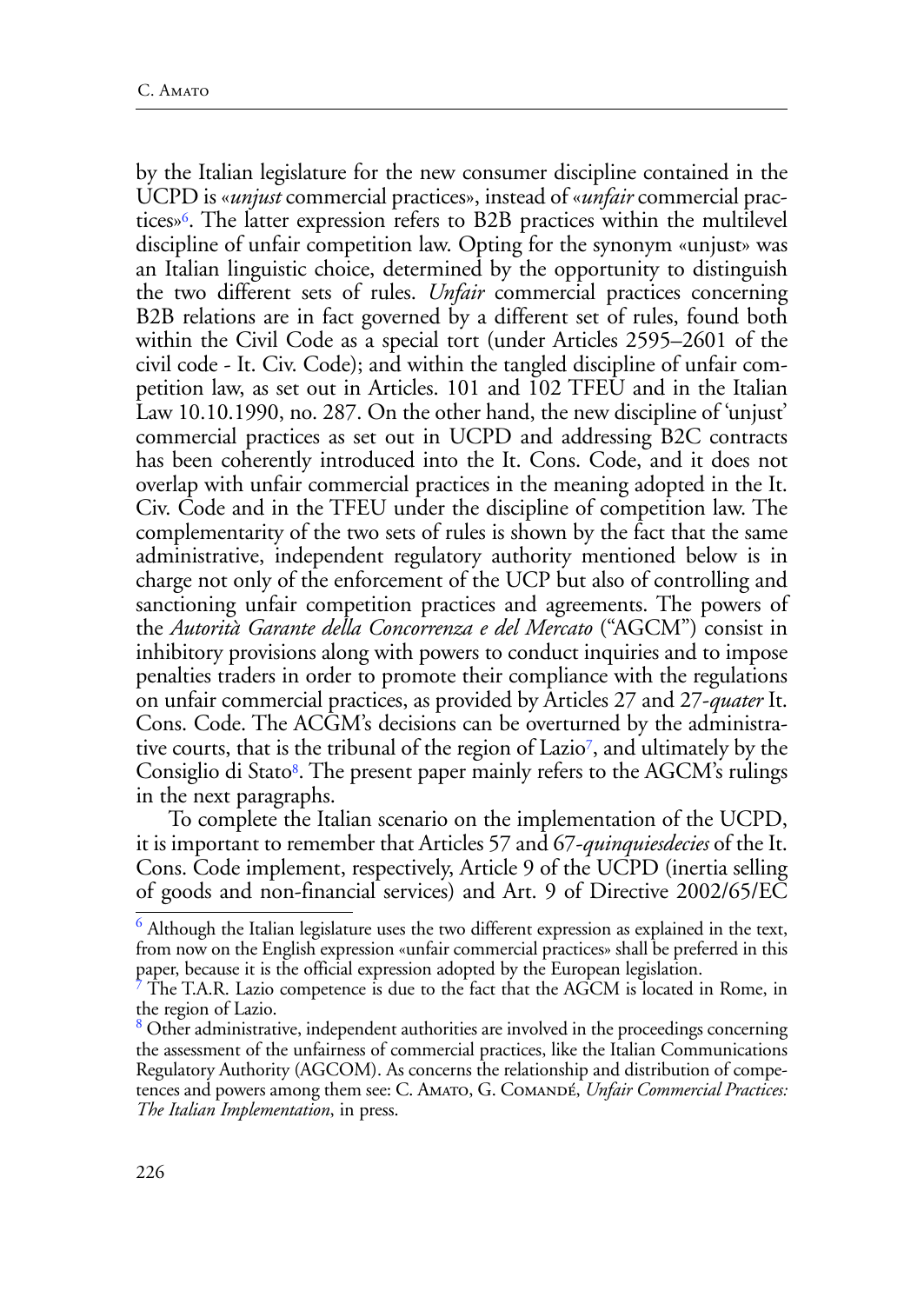(inertia selling of financial services), as amended by Art. 15 of the UCPD. As regards the scope, the original implementation of the UCPD has been subsequently modified by two main legislative interventions. The first is a statutory instrument (D.Lgs. 23 October 2007, no. 221), that introduced the right to lawful commercial practices among the fundamental consumer rights listed at It. Cons. Code Art. 2, para. 2, letter c-*bis*. The second is Article 7, para. 1, Decree Law 24 January 2012, no. 1, that has broadened the traditional definition of consumer, as restated in the UCPD at Article 2 (a), that is «*natural person who, in commercial practices covered by this Directive, is acting for purposes which are outside his trade, business, craft or profession*». Article 18 It. Cons. Code, letter d-*bis* has in fact extended to Small and Medium Enterprises (so-called "micro-imprese", SMEs) the scope of the discipline concerning misleading and aggressive commercial practices. Whereas small enterprises are – according to the above-quoted provision: «any partnership, company or association running an economic activity through whatsoever legal form, as individual or family enterprise, having less than 10 employees and an annual gross turnover (or an annual balance sheet) not exceeding  $\epsilon 2,000,000$ <sup>9</sup>. On the other hand, according to Article 19, para. 1, It. Cons. Code<sup>10</sup> for any controversy concerning misleading and comparative advertising, SMEs would be exclusively subject to the special discipline as provided in D.Lgs. no. 145/2007.

It is worth underlying that in the Italian implementation of the UCPD the areas covered by the discipline of unfair commercial practices include after-sale services<sup>11</sup> (within this category, debt collection conducted through personal visits outside the consumers' premises is also submitted to the AGCM's jurisdiction<sup>12</sup>), unfair practices concerning immovable-related and financial contracts. The areas not covered by the unfair practice discipline include cases where traders would buy products from consumers. Nevertheless, in certain markets sectors it is not uncommon that consumers

<sup>&</sup>lt;sup>9</sup> This statutory national definition complies with the Commission Recommendation of 6 May 2003, no. 361, Annex, Article 2 para. 2: S. Orlando, *L'estensione della disciplina delle pratiche commerciali scorrette tra professionisti e "microimprese"*, in G. Vettori (ed.), *Il contratto dei consumatori, dei turisti, dei clienti, degli investitori e delle imprese deboli. Oltre il* 

*consumatore*, vol. I, cit., 2013, p. 181 ff.<br><sup>10</sup> As modified by Law 24 March 2012, no. 27.<br><sup>11</sup> AGCM, PS1268, Judgment no. 20266, 3 September 2009; PS1700 Judgment no. 20349, 1 October 2009. In these cases, mobile phone operators (Tele2, Telecom) were fined because their after-sale systems did not provide consumers with easy measures apt to facilitate the migration from one operator to another.

 $12$  AGCM, PS9042, Judgment no. 24763, 22 January 2014: a tax agency was fined for the misleading and aggressive threatening of the enforcement of payments of debts.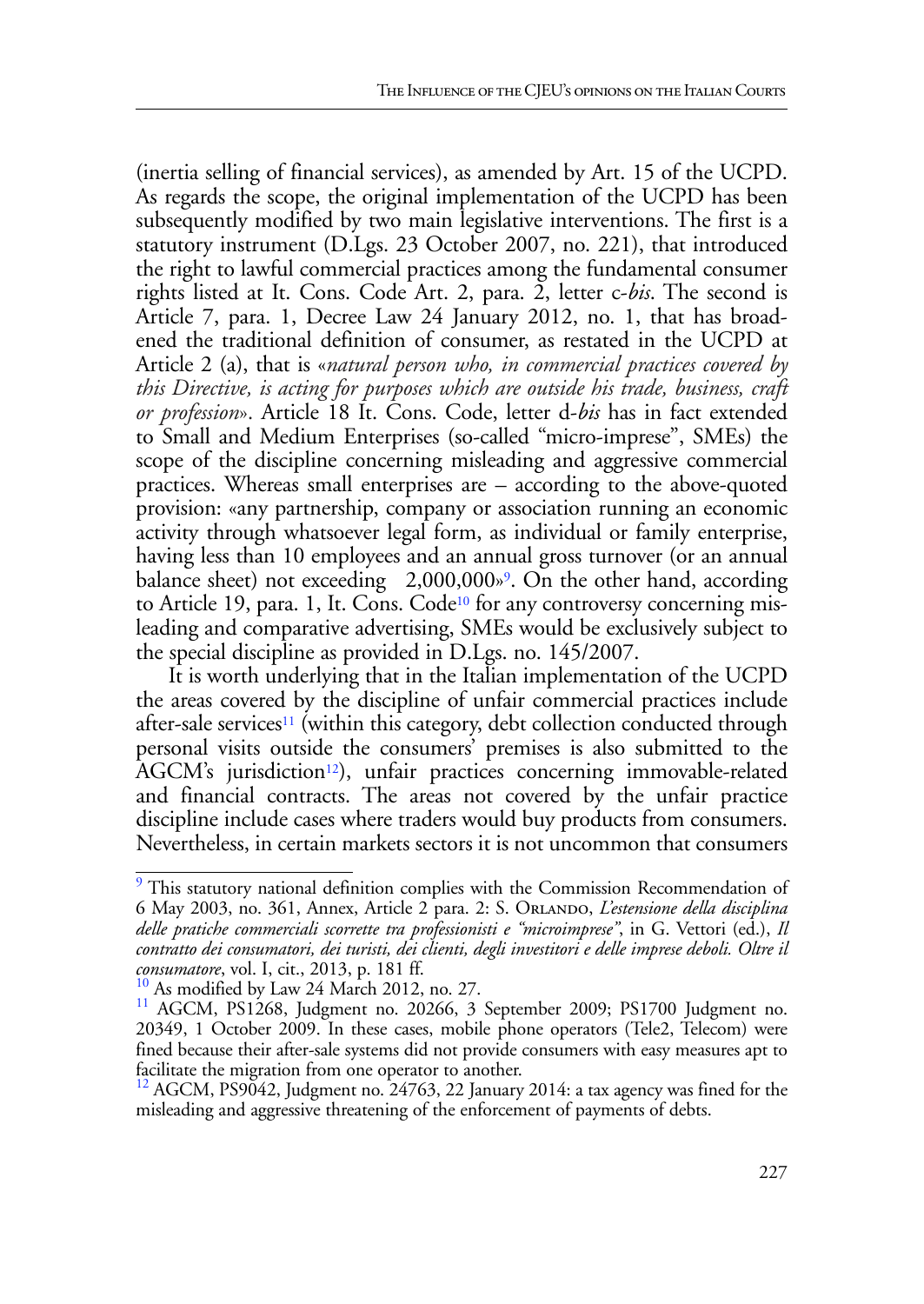exchange second-hand products or spare parts of a product with a trader, and purchase from the latter a different good. This is the case especially in the market of motor vehicles, bikes and cars. In such circumstances, the UCPD shall apply<sup>13</sup>.

In compliance with the UCPD (Recitals 7, 9) and the CJEU interpretation, health, safety protection, commercial communication aimed at investors, taste and decency are also excluded<sup>14</sup>. This is the same as regards measures protecting exclusively competitors' interests (Recital 6)<sup>15</sup>, thus confirming the European policy of drawing a line between unfair commercial practices and unfair competition.

#### 3. *Before the CJEU: When a Commercial Practice (or Omission) can be Classified as 'Misleading' according to Italian courts*

Article 6(1) UCPD (Misleading Actions, corresponding to Art. 21, para. 1, It. Cons. Code) reads: «A commercial practice shall be regarded as misleading if it contains false information and is therefore untruthful or in any way, including overall presentation, *deceives* or *is likely to deceive the average consumer, even if the information is factually correct*, in relation to one or more of the following elements, and in either case *causes* or *is likely to cause him to take a transactional decision that he would not have taken otherwise*».

The Italian enforcement authorities have ruled on a significant amount of cases on the grounds of misleading practices and misleading omissions<sup>16</sup>,

<sup>&</sup>lt;sup>13</sup> See Guidance on the Implementation/Application of Directive 2005/29/EC on unfair commercial practices, Commission Staff Working Document, Brussels, 25 May 2016 SWD (2016) 163 final, at 1.1.2., 8.

<sup>&</sup>lt;sup>14</sup> Case C-559/11, *Pelckmans Turnhout NV*;4 October 2012, ECLI:EU:C:2014:304; Case C-540/08 *Mediaprint Zeitungs- und Zeitschriftenverlag GmbH & Co. KG v "Österreich"- Zeitungsverlag GmbH*, 9 November 2010 ECLI:EU:C:2010:12.

<sup>15</sup> C-304/08, *Plus Warenhandelsgesellschaft* 14 January 2010 ECLI:EU:C:2010:12: according to the Court, the UCPD must be interpreted as precluding national legislation, such as that at issue in the main proceedings, which provides for a prohibition in principle, without taking account of the specific circumstances of individual cases, of commercial practices under which the participation of consumers in a prize competition or lottery is made conditional on the purchase of goods or the use of services; Case C-343/12, *Euronics*, para. 31, Order of 7 March 2013 (same dictum); Case C-288/10 (*Wamo*), para. 40, Order of 30 June 2011; Case C-126/11 (*Inno*), Order of 15 December 2011, para. 29.<br><sup>16</sup> In particular, during the years 2009-2014 summing up misleading actions and mislead-

ing omissions concerning prices (let. c) arts. 6 and 7 UCPD), the total number of Italian cases amounts to 214 cases during the period indicated in text. These numbers are pro-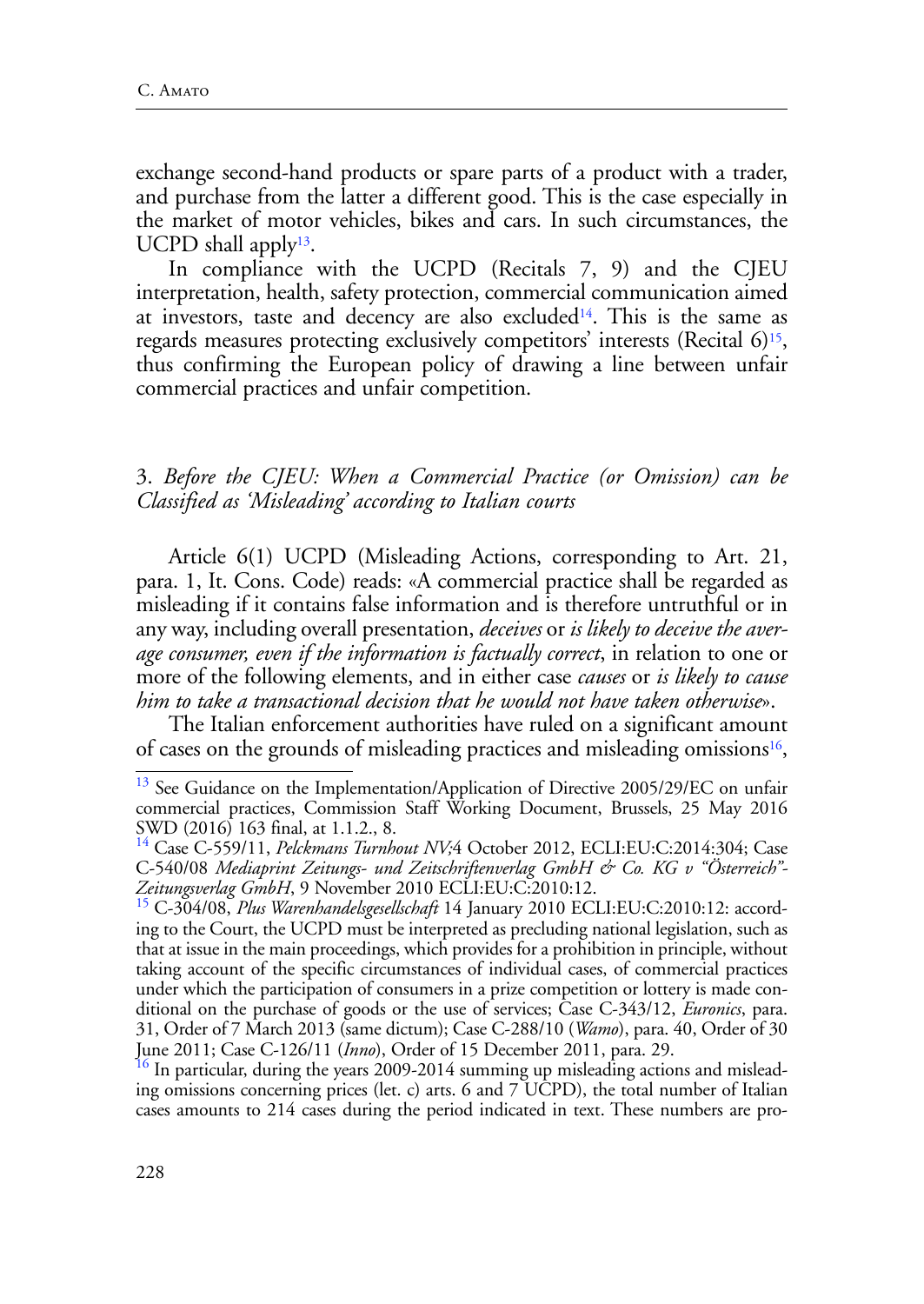especially concerning price, as one of the most relevant elements art. 6(1) refers to: see let. d) art.  $6(1)$ , let. c), art.  $7(1)^{17}$ , and the "black list", Annex I n. 518. It is important to underline that such decisions determine the consumer's transactional distorted economical behaviours, involving pre- and post- purchase choices, and they may neither have a direct impact on consumers' legal rights, nor involve legal issues. To enter into a shop, to click on a website, to withdraw from a contract or to terminate it, to switch/not to switch to a different service provider: the genesis of such choices – and their proximity to the unfair commercial practice – belongs to the sphere of neuroscience, or behavioural economic studies,<sup>19</sup> or better to experimental social psychology on influencing techniques<sup>20</sup>. This is why we may define

Among the elements listed in Art  $6(1)$ , information on prices are one of the most relevant: «the price or the manner in which the price is calculated, or the existence of a specific price advantage» (Article 6, letter *(d));* «In the case of an invitation to purchase, the following information shall be regarded as material, if not already apparent from the context: c) the price inclusive of taxes, or where the nature of the product means that the price cannot reasonably be calculated in advance, the manner in which the price is calculated, as well as, where appropriate, all additional freight, delivery or postal charges or, where these charges cannot reasonably be calculated in advance, the fact that such

additional charges may be payable».<br><sup>18</sup> Annex I, no. 5: «Making an invitation to purchase products at a specified price without disclosing the existence of any reasonable grounds the trader may have for believing that he will not be able to offer for supply or to procure another trader to supply, those products or equivalent products at that price for a period that is, and in quantities that are, reasonable having regard to the product, the scale of advertising of the product and the price offered (bait advertising)».

19 See in particular: D. Kahneman, A. Tversky, *Prospect Theory: An Analysis of Decision under Risk*, in *Econometrica*, 47, 1979, pp. 263–291; C.R. Sunstein (ed.), *Behavioural Law and Economics*, Cambridge, Cambridge University Press 2000 (Cambridge Series on Judgment and Decision Making); R. Thaler, C. Sunstein, *Nudge: Improving Decisions about Health, Wealth, and Happiness*, London, 2008; R.B. Korobkin, T.S. Ulen, *Law and Behavioral Science: Removing the Rationality Assumption from Law and Economics*, in

*California Law Rev*iew, 88, 2008, p. 1051 ff.<br><sup>20</sup> The connection to economic behaviour refers to the notion of 'sub-conscious influence' analysed by specific branches of psychology (J. Freedman, S. Fraser, *Compliance without Pressure: The Foot-in-the-Door Technique*, in *J Pers. Society of Psychol*ogy, 1966, pp. 195–202; R. Cialdini, *Influence: The Psychology of Persuasion*, New York, 2007) and neuromarketing (P. Renvoisé, C. Morin, *Neuromarketing: Understanding the 'buy button' in Your Consumer's* 

vided by a UCP Database jointly created and run by the Liderlab, within the "S.S.S.U.P. S. ANNA'" (Pisa), and the University of Brescia. It contains the decisions of the Italian (administrative and judiciary) Authorities: these data are freely available, without third party rights infringement. The UCP database stocks 849 cases, corresponding to all the case law available on official databases of the Italian jurisdictions involved (AGCM, T.A.R., Consiglio di Stato), over the years 2009–2014.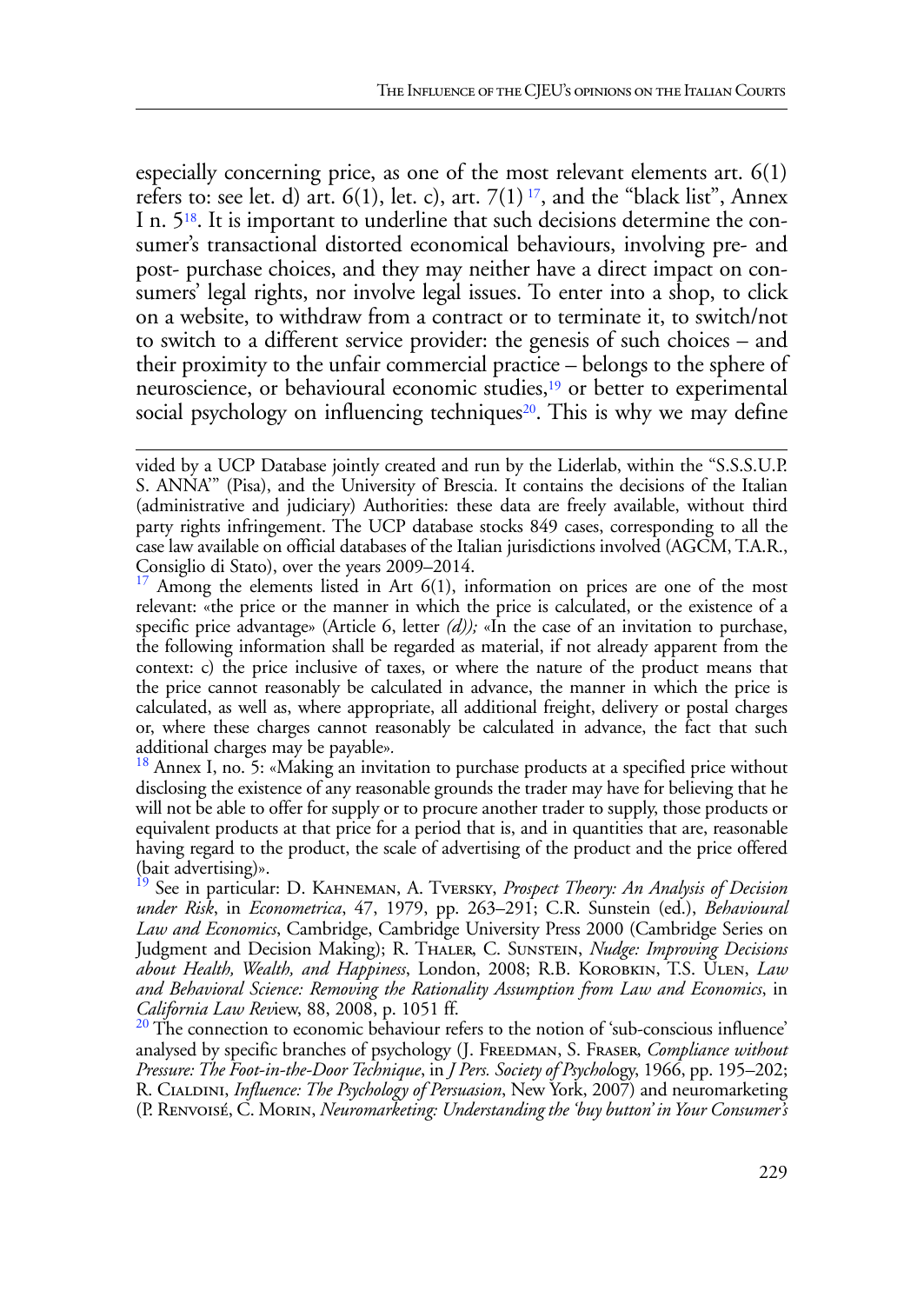as extra-normative the process leading to a transactional decision, described by the legislature with the expression «is likely to». At a first stage, the law requires to detect commercial negligent behaviours, or to encourage virtuous conducts: the normative concept of professional diligence serves this need. At a second stage, the law explores the effects that an unfair practice may have on the average consumers' transactional decisions. The scientific and extra-normative notion of economic behaviour serves the latter need. This is why article 5(2) UCPD requires national enforcement authorities to assess both *in concreto* the facts and circumstances of each single case, and *in abstracto* the impact of certain practices on the transactional decision of the average consumer («a commercial practice shall be unfair if […] it materially distorts or is likely to materially distort the economic behaviour […] of the average consumer whom it reaches»)<sup>21</sup>. Coherently, article  $6(1)$  UCPD proposes two steps of the decision-making process which both belong to the scientific/psychological aspect of commercial behaviour: the formation of a deceived consent, leading to a distorted transactional decision.

This is the implied reasoning adopted by the AGCM in the cases concerning misleading practice/omissions related to prices. Hence, the Italian enforcement authority has preferred the assessment *in abstracto* of the impact of misleading practices and omissions. Therefore, the judicial syllogism usually adopted in these cases by the AGCM reads as follows: a deceptive practice/omission distorts, or is likely to distort, the commercial behaviour by inducing consumers to take a transactional decision that they would not have taken otherwise; therefore, such a commercial practice is contrary to professional diligence. This reasoning firstly implicitly admits a broad scope of the concept of «transactional decision» for the purposes of Article 2(k) of Directive 2005/29 (that includes consumers' pre- and postpurchase extra-normative choices) and secondly, a cumulative interaction between false information or consumer's deception and the transactional decision that the consumer would not have taken otherwise. This argument was eventually adopted by the AGCM in a famous case<sup>22</sup>, appealed to the supreme administrative jurisdictional court, Consiglio di Stato, which decided to stay proceedings and to refer to the CJEU for a preliminary

*Brain, Thomas Nelson*, Nashville, 2007). On the relevance of social psychology on EU law and UDCP over behavioural economics, see A.L. Sibony, *Can EU Consumer Law Benefit from Behavioural Insights? An Analysis of the Unfair Practices Directive*, cit., p. 917.<br><sup>21</sup> Guidance on the Implementation/Application of Directive 2005/29/EC on unfair

commercial practices, Commission Staff Working Document, Brussels, 25.5.2016 SWD (2016) 163 final at 2.4, 40.

<sup>22</sup> AGCM 29.01.2009, PS 1434, *Provvedimento* n. 19447.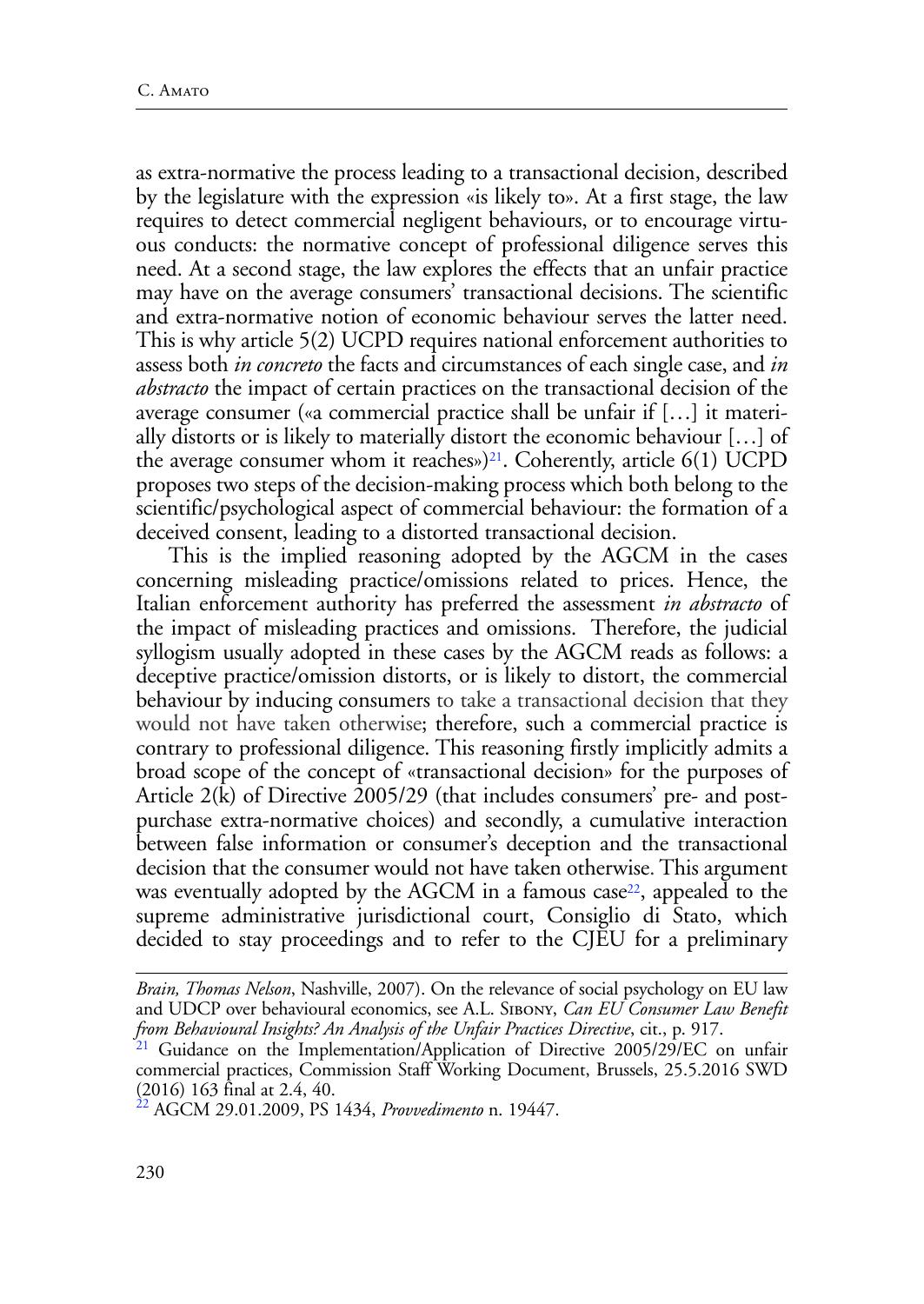ruling23. The answer provided by the CJEU24 in *Trento Sviluppo s.r.l, Centrale Adriatica Soc. Coop. Arl v Autorità Garante della Concorrenza e del Mercato* clearly abides by the interpretation originally adopted by the AGCM in the Italian case (and restated in cases subsequently ruled by the same Authority), also confirmed by the Italian administrative court (T.A.R.) in the case at issue*.* According to the European judges, «in order to achieve a high level of consumer protection, Directive 2005/29/EC establishes a general prohibition of unfair commercial practices that distort consumers' economic behaviour. Consequently, for a commercial practice to be classified as "misleading" for the purposes of Article 6(1) of Directive 2005/29/EC, the same must *inter alia*, be likely to cause the consumer to take a transactional decision that he would not have taken otherwise» (paras. 32, 33). In addition, the reasoning of the CJEU is completed by the meaning of «transactional decision» (as defined by art. 2, let. K Directive

 $^{23}$  The question referred to the CJEU by the Italian Consiglio di Stato was: «Is Article 6(1) of Directive 2005/29/EC, as regards the part in which the Italian-language version uses the words "*e in ogni caso*", to be understood as meaning that, in order for the existence of a misleading commercial practice to be established, it is sufficient if even only one of the elements referred to in the first part of that paragraph is present, or that, in order for the existence of such a commercial practice to be established, it is also necessary for the additional element to be present, that is to say, the commercial practice must be likely to interfere with a transactional decision adopted by a consumer?».

<sup>&</sup>lt;sup>24</sup> Case C-281/12, 19 December 2013 (cit. fn 4). The case involved a special promotion, launched in March 2008 by *Centrale Adriatica* in a number of COOP Italia brand outlets, as part of which a number of products, among which laptops, were put on offer at attractive prices (the advertising leaflet indicated «Reductions of up to 50% and many other special offers»). A consumer complained to the AGCM that the commercial announcement was in his view inaccurate because, when he went to the supermarket in Trento during the validity period of the promotion, the IT product in question was not available, notwithstanding the ongoing promotion. Following that complaint, the AGCM initiated proceedings against Trento Sviluppo and Centrale Adriatica for unfair commercial practices within the meaning of Articles 20, 21 and 23 of Legislative Decree No 206 of 6 September 2005 on the Consumer Code. Those proceedings culminated in the adoption, on 22 January 2009, of a decision imposing a fine on both Centrale Adriatica and Trento Sviluppo on the ground that: «Avuto riguardo agli aspetti essenziali e/o alle informazioni relative ai prodotti offerti dal professionista, il caso in esame appare, pertanto, costituire un'ipotesi di pratica commerciale scorretta[…] nella misura in cui è contraria alla diligenza professionale *ed è falsa* o *idonea a falsare* in misura apprezzabile il comportamento economico, in relazione al prodotto, del consumatore medio che essa raggiunge o al quale è diretta …». This ruling implies that the latter condition (diverting the consumer's transactional decision) is *additional* to the two alternative conditions laid down in the first part of the introductory section – that the information presented must be false or must be likely to deceive the consumer. Both companies contested that decision before the Lazio Regional Administrative Court ("T.A.R."), which in turn dismissed both actions.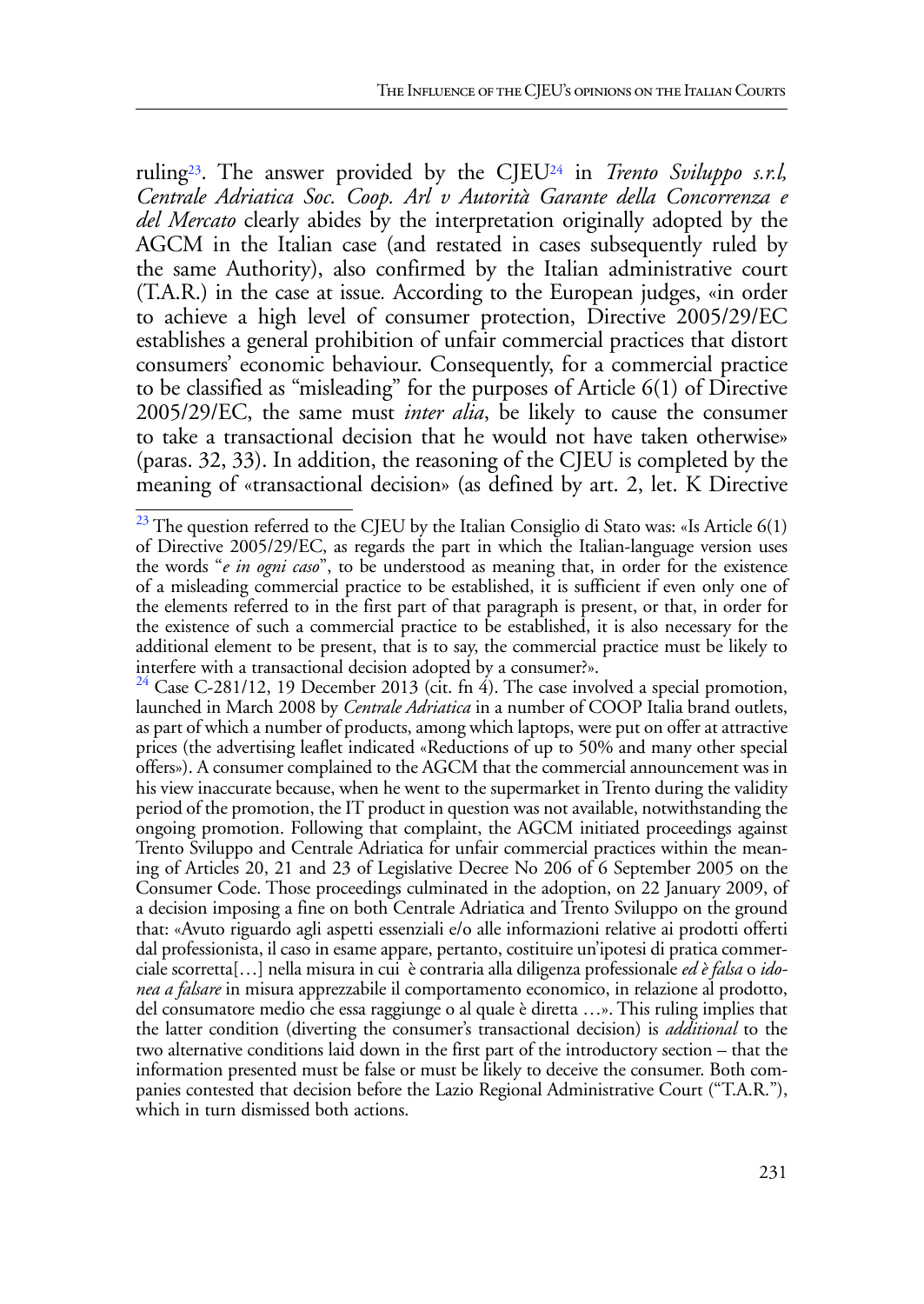2005/29), interpreted in a broad sense so as to include «not only the decision whether or not to purchase a product, but also the decision directly related to that decision, in particular the decision to enter the shop». That is, as in the Italian AGCM rulings, an important role is recognised to extranormative factors, whose meaning and scope must be explored also in the light of social behaviours.

#### 4.*The Experts' Advice: the Italian Courts Ignore the CJEU's Opinion*

As illustrated above, Article 5(2) UCPD requires national enforcement authorities to assess both the facts and circumstances of each single case *in concreto*, and the impact of certain practices/omissions on the transactional decision of the average consumer, *in abstracto*. More in detail: the UCPD provisions concerning the consumer's economic behaviour always refer to both normative definitions («deceives»/«distorts»/«impairs», or «causes»), useful to value facts and circumstances, and extra-normative definitions («is likely to» or «is likely to cause»)<sup>25</sup>, necessary to weigh extra-normative circumstances, that is behaviours and choices whose *rationale* can be explained by resorting to experimental sciences. In the last instance, the best way to assess these extra-normative circumstances is for a court to relate to the opinion of an expert in social, economic or psychologic behaviours. This is a very modern approach adopted by the European legislator, endorsed by the CJEU in two famous cases. In the first one, *Gut Springheide GmbH v Oberkreisdirektor des Kreises Steinfurt*26*,* the German Federal Administrative

<sup>25</sup> Thus: Article 5(2)(b), provides that a practice is unfair if «it materially *distorts or is likely to* materially distort the economic behaviour with regard to the product of the average consumer whom it reaches»; article  $6(1)$  (echoed by article  $7(1)$  on misleading omissions), provides that «a commercial practice shall be regarded as misleading if it […] *deceives* or *is likely to deceive* the average consumer [..], and in either case *causes* or *is likely to cause* him to take a transactional decision that he would not have taken otherwise»; Article 8 provides that «a commercial practice shall be regarded as aggressive if, in its *factual context*, taking account of all its features and circumstances, […] it significantly *impairs* or *is likely to significantly impair* the average consumer's freedom of choice or conduct with regard to the product and thereby *causes* him or *is likely to cause him* to take a transactional decision that he would not have taken otherwise».

<sup>26</sup> CJEU, C-210/96 *Gut Springenheide and Tusky* [1998] ECR I-4657, paras. 31, 35, 36 and 37: the case concerned the description «six-grain — 10 fresh eggs»: the German administrative Court of appeal ruled that the package labels were likely to mislead a significant proportion of consumers in that they implied falsely that the feed given to the hens is made up exclusively of the six cereals indicated, and that the eggs have particular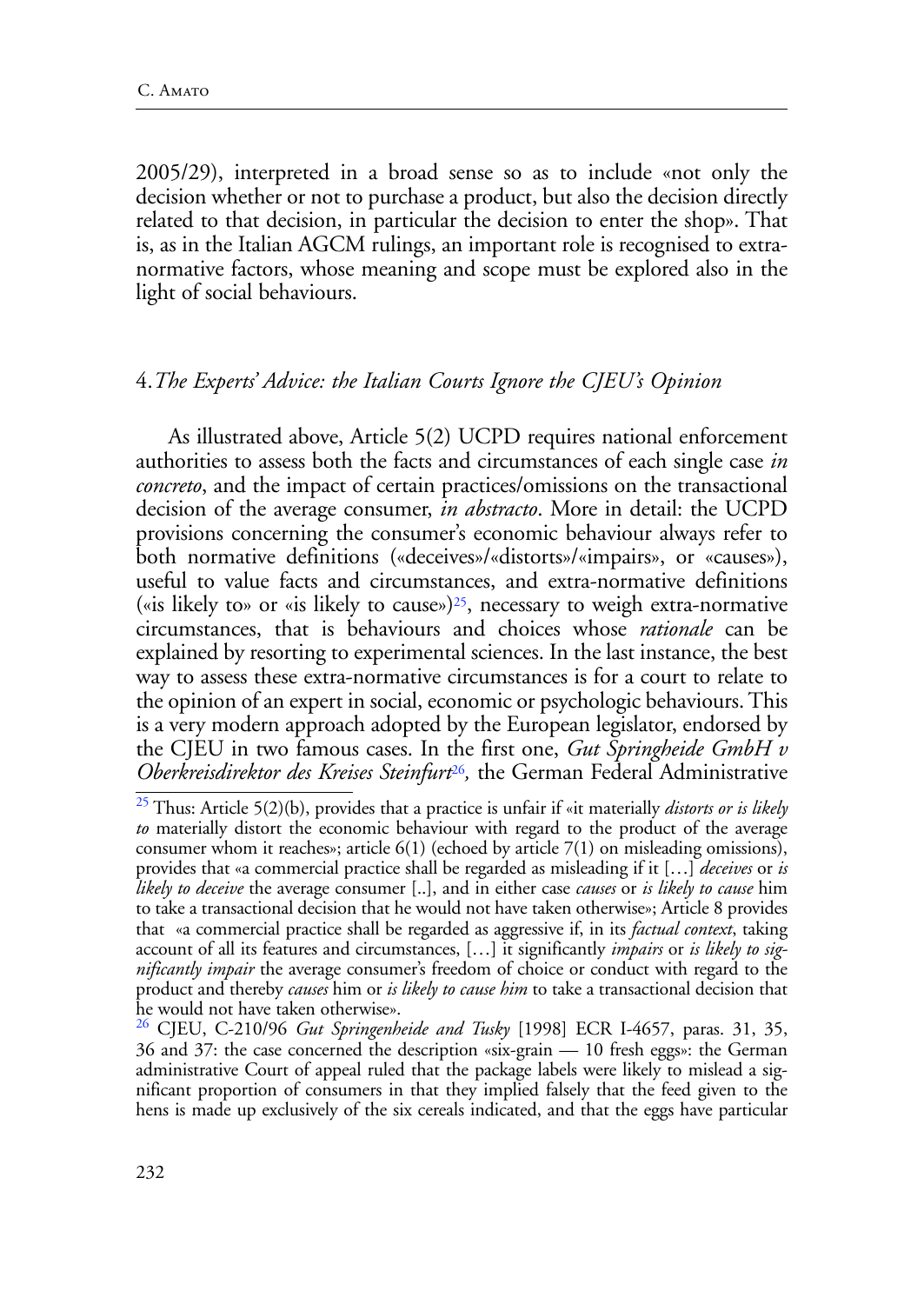Court asked the CJEU which is the proper test to apply in order to assess whether statements designed to promote sales are likely to mislead the purchaser: the view of the informed average consumer, or that of the casual consumer. Although the Court confirmed a well-established law<sup>27</sup>, according to which the Court took into account the presumed expectations of an average consumer who is reasonably well-informed and reasonably observant and circumspect, it also stated that «[…] However, Community law does not preclude the possibility that, where the national court has particular difficulty in assessing the misleading nature of the statement or description in question, it may have recourse, under the conditions laid down by its own national law, to a consumer research poll or an expert's report as guidance for its judgment».

In the second case, *Estée Lauder Cosmetics GmbH & Co. OHG v. Lancaster Group GmbH*28, the CJEU again dealt with the notion of the «average consumer», that is: whether in a certain State a consumer ought not to expect a cosmetic cream whose name incorporates the term «lifting» to produce lasting effects. According to the Court: «it is for the national court — *which may consider it necessary to commission an expert opinion or a survey of public opinion in order to clarify whether or not a promotional description or statement is misleading* — to determine, in the light of its own national law, the percentage of consumers misled by that description or statement which would appear to it sufficiently significant to justify prohibiting its use».

As regards the Italian enforcement authorities, I have already suggested that, as a general trend, they prefer the assessment *in abstracto* of the impact of certain practices, insisting on the distortion of the consumer's behaviour and his transactional decisions neither caused by factual circumstances,

characteristics.

<sup>27</sup> Case C-362/88 *GB-INNO-BM* [1990] ECR 1-667; Case C-238/89 *Pall* [1990] ECR I-4827; Case C-126/91 *Yves Rocher* [1993] ECR I-2361; Case C-315/92 *Verband Sozialer Wettbewerb*[1994] ECR I-317; Case C-456/93 *Langguth* [1995] ECR I-1737. In particular, in Case C-470/93 *Mars* [1995] ECR I-1923 and Case C-373/90 *X* [1992] ECR I-131, paras 15 and 16, the Court held, *inter alia*, that it was for the national court to ascertain the circumstances of the particular case.

<sup>28</sup> CJEU Case C-220/98: *Estéé Lauder Cosmetics GmbH & Co.* ECLI:EU:C:2000:8. This case concerned misleading advertising and the interpretation of articles 1 and 2(2) of Directive 84/450/EEC. In the proceedings against the Lancaster group, Esté Lauder argued that the term «lifting» used as a name of a cosmetic product is misleading «because it gives purchasers the impression that use of the product will obtain results which, above all in terms of their lasting effects, are identical or comparable to surgical lifting, whereas this is not the case so far as the cream in point is concerned». Therefore, according to Esté Lauder, the product could neither be imported nor marketed in France.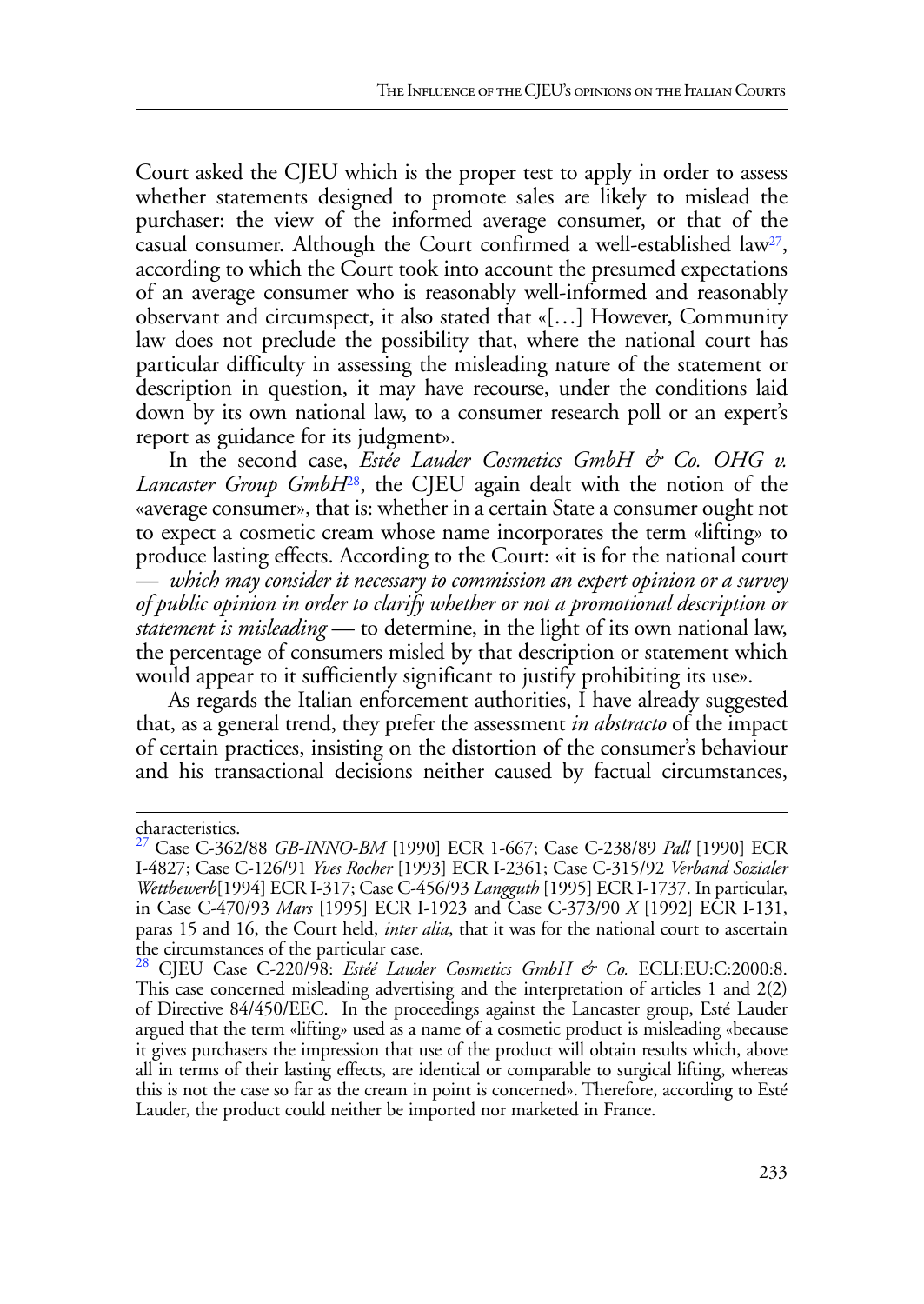nor involving legal issues. Hereinafter I will give evidence of this statement by quoting some data on the AGCM's judgements delivered according to specific provisions of the UCPD between 2009 and 2014, selected by the UCP database (cf fn 16).

A first set of cases (193) concerns transactional decisions involving article  $6(1)(d)$  on misleading actions and article  $7(4)(c)$  on misleading omissions in relation to the price, or the manner in which the price is calculated (corresponding respectively to article 21, para. 1, letter d), and article 22, para. 4, letter c) It. Cons. Code). 177 out of 193 cases were ruled based on extra-normative criteria, (probably) based on social influence<sup>29</sup>.

A second set of cases refers to Article 6(1)(f) UCPD, (corresponding to Article 21 para. 1, letter f, It. Cons. Code), regarding a misleading commercial practice that contains false information, and is untruthful in relation to «the nature, attributes and rights of the trader or his agent, such as his identity and assets, his qualifications, status, approval, affiliation or connection and ownership of industrial, commercial or intellectual property rights or his awards and distinctions». With reference to the above-mentioned provision, the UCP database has sorted out  $30 \text{ cases}^{30}$ . Out of these  $30 \text{ cases}$ , extra-normative criteria only (*is likely to* deceive the average consumer, even if the information is factually correct; *is likely to* cause him to take a transactional decision that he would not have taken otherwise) are expressly quoted in the judgments. These data confirm that the assessment *in abstracto* has prevailed in the courts' judgments, although no expert's opinion had been sollecited by the Italian regulatory authority.

A third set of cases refers to Art. 7(2) UCPD (corresponding to Art. 22,

 $^{29}$  In particular, the text refers to the six «channels of influence» classified by: R. CIALDINI, *Influence: The Psychology of Persuasion*, Harper Collins, New York 2007. Among them, *commitment* is the most important: it has nothing to do with the legal notion of agreement; it rather describes the link between one first action we decide to take and our natural drive to consistency. This 'channel of influence' explains why once we take an action we tend to prefer subsequent acts coherent with the first action. This tendency can be easily reinforced by marketing experts through simple strategies, like filling a form, or giving consumers the impression of freedom of choice: N. Guéguen, A. Pascual, *Evocation of Freedom and Compliance: The "But You Are Free of …" Technique*, in *Current Research in Social Psychology*, 5, 2000, pp. 56–59; Id., *La technique du 'vous êtes libre de …': induction d'un sentiment de liberté et soumission à une requête ou le paradoxe d'une liberté manipulatrice*, in *Revue Internationale de Psychologie Sociale*, 15, 2002, pp. 51–80; ID., *Improving the Response Rate to a Street Survey: An Evaluation of the "But You Are Free to Accept or to Refuse" Technique*, in

*The Psychological Record*, 55, 2005, pp. 297–303.<br><sup>30</sup> For all of the 30 cases, courts would also include in their argument the infringement of Article 7(1) UCPD (corresponding to Art. 22, para. 1, It. Cons. Code), thus equalizing a (misleading) practice to a (misleading) omission in the cases at stake.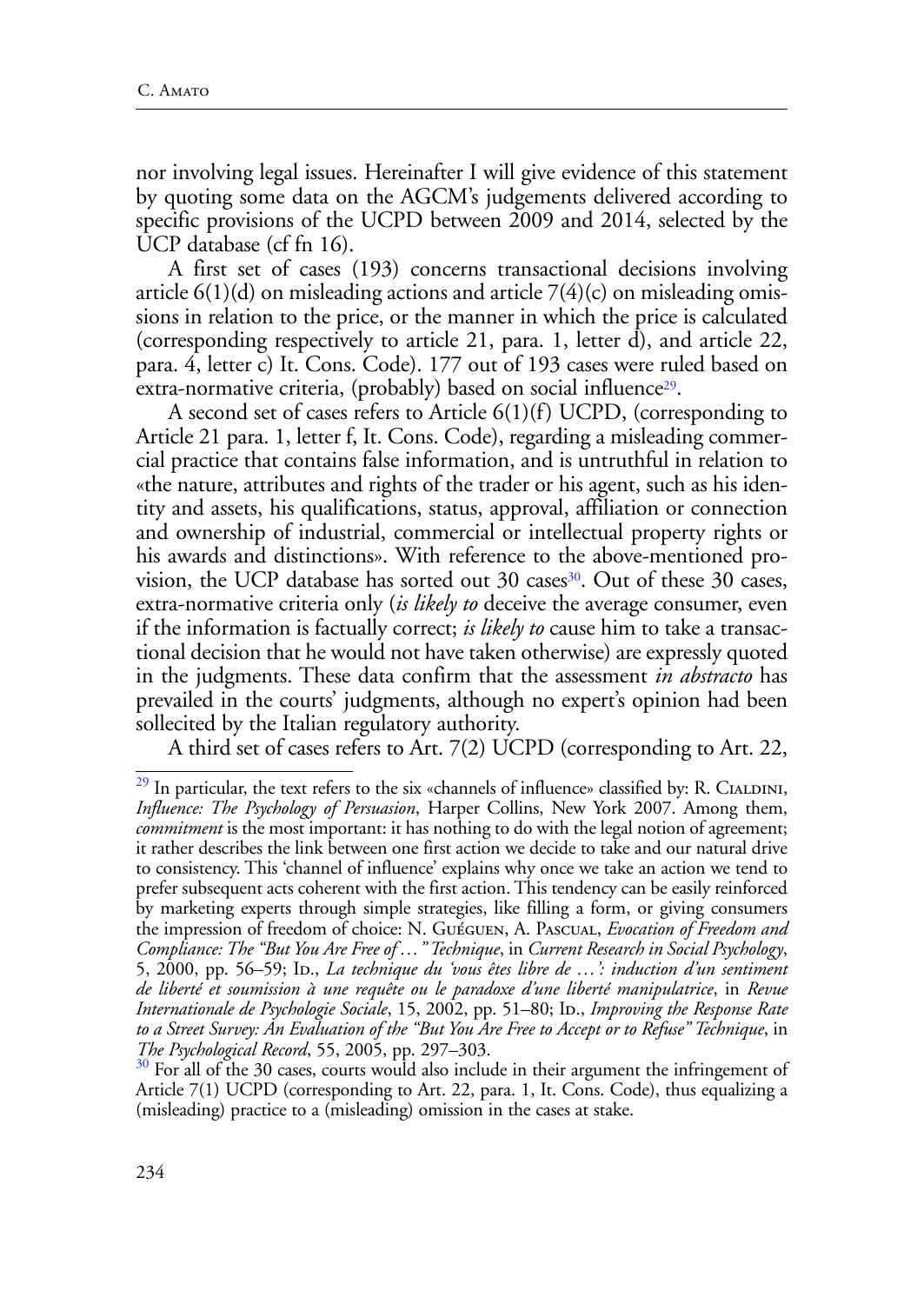para. 2, It. Cons. Code), a provision concerning of misleading omission referred to the traders' activities: «It shall also be regarded as a misleading omission when, taking account of the matters described in paragraph 1, a trader hides or provides in an unclear, unintelligible, ambiguous or untimely manner such material information as referred to in that paragraph». The UCP database has sorted out 35 cases. Among them, once again the *minority* refer to the normative criteria (9 cases), while the *majority* (26 cases) refer to extra-normative criteria, though the judgement was not submitted to expert's opinion, nor based on experimental studies.

Lastly, the same observations can be made with reference to aggressive commercial practices (Articles 8 and 9 UCPD, corresponding to Articles 24 and 25 It. Cons. Code). The UCP database has selected 70 cases. Out of 70 cases, only 5 of them refer to a normative criterion («*it causes»*), while the remaining 65 are based on an extra-normative criterion («*are likely to cause* the average consumer to take a transactional decision that he would not have taken otherwise»).

None of the above-mentioned judgements were submitted to an expert's opinion or based on experimental studies. In the end, they are based on the following legal syllogism: a deceptive practice is likely to distort the commercial behaviour by inducing consumers into errors, or by preventing them from making a free and efficient choice; therefore, it is contrary to professional diligence. The weakness of this syllogism lies in its major premise: the qualification of a practice as deceptive, without recourse to an expert's report on behavioral economics or neuroscience<sup>31</sup>. My argument is that inferring professional negligence from the qualification of a practice as deceptive may be tautological, or it may eventually frustrate the normative *rationale*, unless judges take into account the non-legal definition of distortion, by referring to consumer's research polls or to the expert's opinion, as the CJEU has tried to foster.

#### 5. *Beyond the CJEU: the Notion of the Average Consumer in the Italian Courts*

In the UCPD, the standard of diligence is tailored not only to the economic behavioural standard, but also to the "average consumer".

 $31$  On the importance of the expert opinions on behavioral economics and neuroscience, see: J. Trzaskowski, *Behavioral Economics, Neuroscience, and the Unfair Commercial Practices Directive*, in *Journal of Consumer Policy*, 2011, p. 384.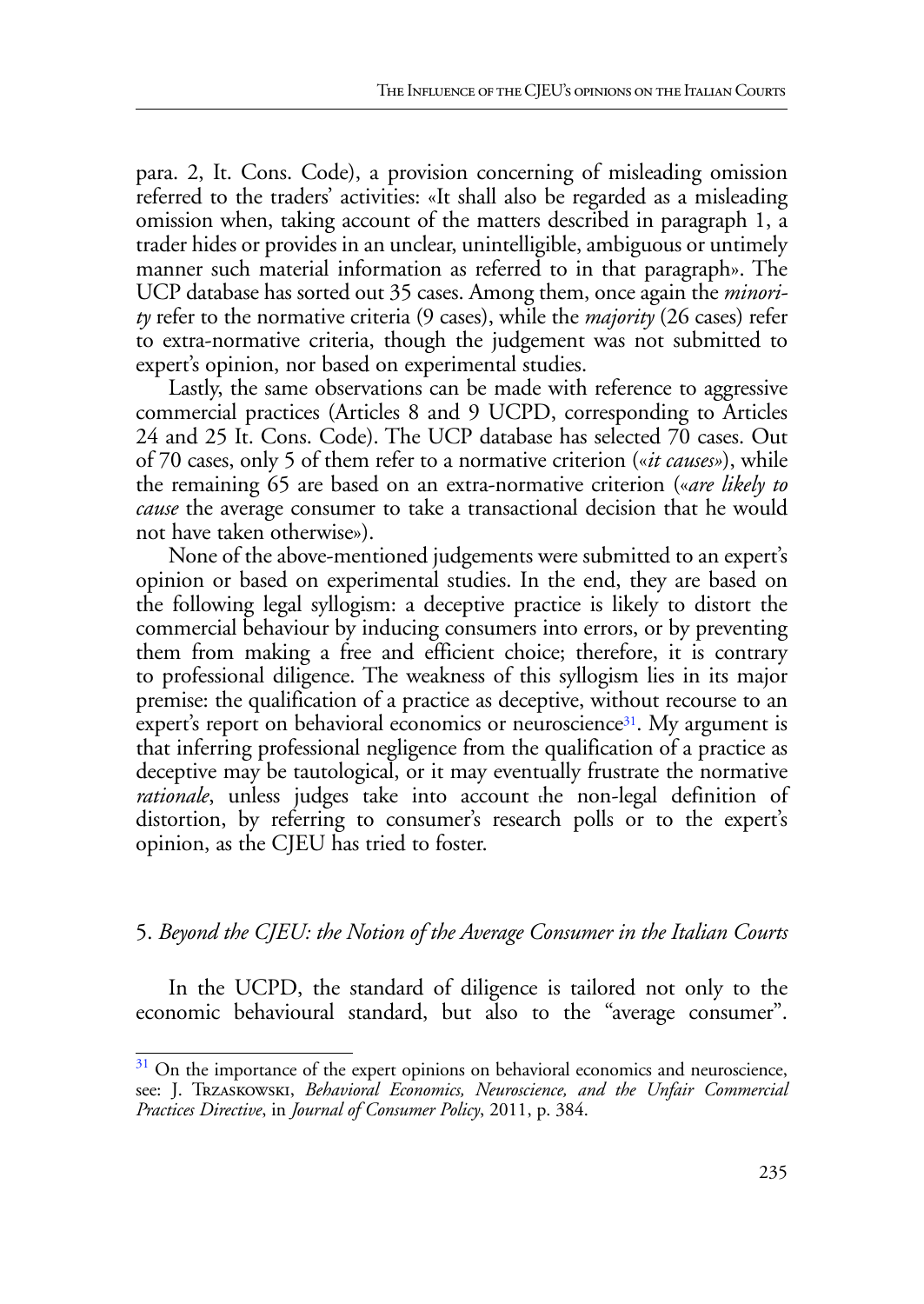As defined by the European legislature<sup>32</sup> and the CJEU<sup>33</sup>, the average consumer's definition is not based on a statistic standard but on a qualitative standard that does not take into consideration the weak and vulnerable consumer, but the educated and diligent one (in this sense, see also recital 18 UCPD). Moreover, according to the CJEU, a commercial practice may be misleading in one country but not in another, owing to social, cultural or linguistic factors<sup>34</sup>. Although in the UCP database  $556$  judgements (out of 849) explicitly mention the "average consumer", Italian case law does not deal with the definition in the ground of the decisions. This notion has been interpreted by the Italian administrative authority<sup>35</sup> as referred to the average (Italian) consumer within a defined commercial context, since the information asymmetry is so deep that it would be impossible for the "average" consumer to bridge it. Therefore, in specific commercial contexts, the consumer cannot be classified as "average", but as "vulnerable"36. Summing up: according to the Italian regulatory and administrative

 $32$  Art. 2 (1)(b) UCPD.

<sup>33</sup> Case C-210/96 cit., para. 31. Case C-470/93 *Verein gegen Unwesen in Handel und Gewerbe Koln e.V. v Mars GmbH* [1995] ECR I-01923, para. 24. See previously Case C-220/98, cit., opinion of Advocate General Fennelly, para. 28; Case C-99/01 *Criminal* 

<sup>&</sup>lt;sup>34</sup> Case C-220/98, para. 29. Consequently: «A prohibition of marketing on account of the misleading nature of the trade mark is not, in principle, precluded by the fact that the same trade mark is not considered to be misleading in other Member States»: Case C-313/94 *F.lli Graffione SNC v Ditta Fransa* [1996] ECR I-06039, para. 22. Nevertheless, in a more recent case, the CJEU has recognised for the first time that correct and complete information provided by the list of ingredients on packaging, although it is in accordance with the labelling of foodstuffs directive, may constitute misleading advertising, and it is up to the referring national court to assess whether the consumer has been actually misled: CJEU 4 June 2015, Case C-195/14, *Bundesverband der Verbraucherzentralen e. a. vs. Teekanne GmbH*, ECLI:EU:C:2015:361, para. 40, 41, 43; CJEU 26 October 2016, Case

C-611/14, *Canal Digital Danmark*, para. 43, 44, ECLI:EU:C:2016:800. 35 TAR Lazio, Sez. I, 29 March 2010, no. 4931; TAR Lazio 19 May 2010, no. 12364; TAR Lazio, Sez. I, 18 January 2011, no. 449; TAR Lazio, Sez. I, 25 March 2009, no. 3722; Consiglio di Stato, Sez. VI, 9 June 2011, no. 3511; *Consiglio di Stato*, Sez. VI, 20 July 2011. no. 4391; TAR Lazio, Sez. I, 1 February 2011, no. 894; AGCM 11 January, 2006, no. 15104 (PI4927).

<sup>36</sup> M. Friant-Perrot, *The Vulnerable Consumer in the UCPD and Other Provisions of the EU Law*, in W. Van Boom, A. Garde, O. Akseli (eds), *The European Unfair Commercial Practices Directive*, Ashgate, 2014, p. 89 ff.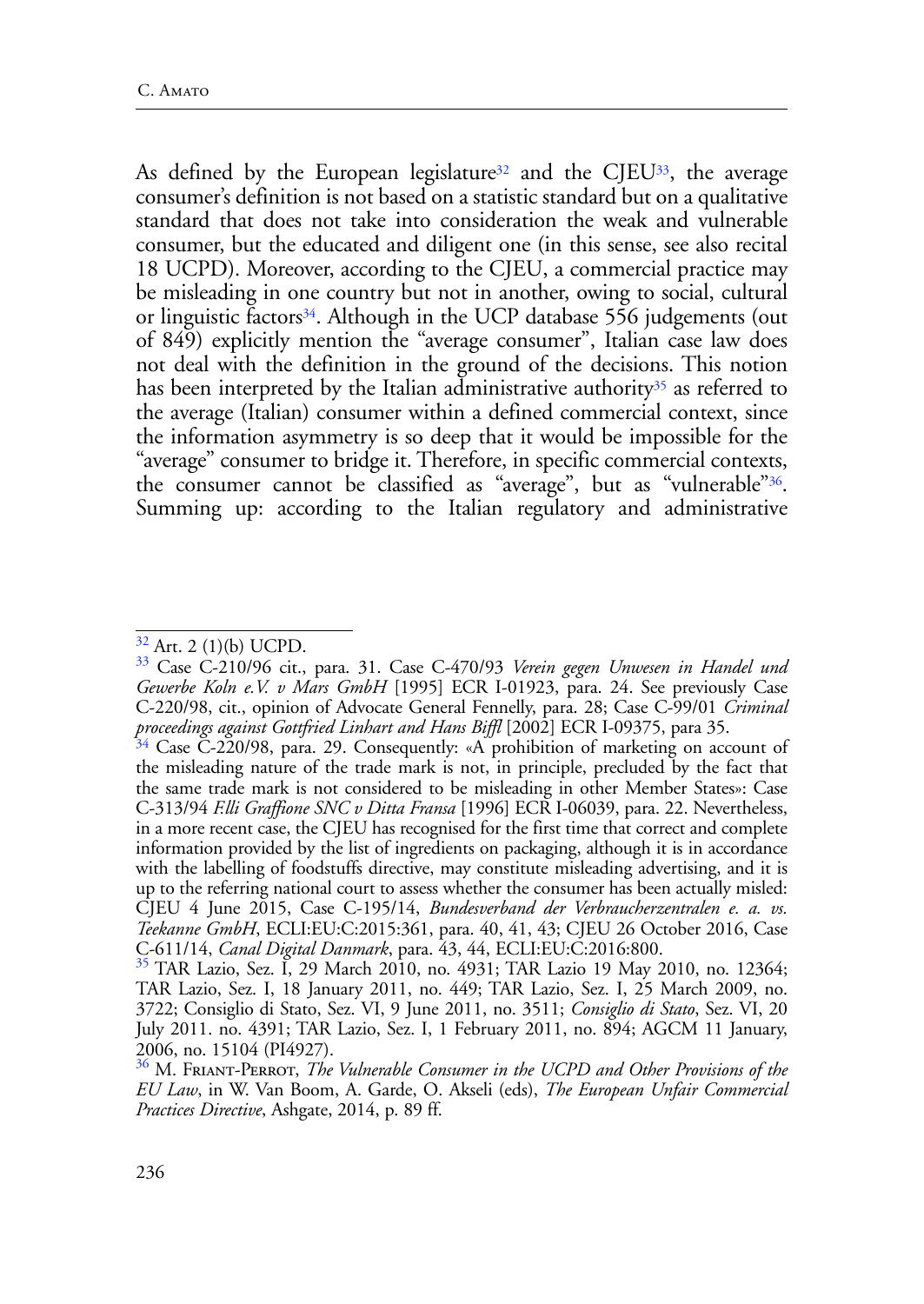courts<sup>37</sup>, the average educated consumer does not exist<sup>38</sup>. Thus, in one  $case<sup>39</sup> - concerning agressive commercial practices in the field of insurance$ contracts – the regulatory authority has clearly ruled that «in determining whether a practice can unduly influence the consumers' will, a decisive role is played by the standard of care, competence and fairness that the average consumer of insurance services legitimately expects from the professional». In other words, the diligence and education of the "average consumer" is embedded into the segment of the market where the commercial practice has taken place. This also means that the average consumer's diligence is  $-$  as a matter of fact – weighed against measured onto the professional standard of diligence<sup>40</sup>.

<sup>&</sup>lt;sup>37</sup> B.B. DUIVENVOORDE, *The Consumer Benchmarks in the Unfair Commercial Practices*, *Directive*, Springer, 2015, p. 135: «In general, the AGCM does not regard the average consumer as particularly informed, observant and circumspect». See also: C. Alvisi, *The Reasonable Consumer under European and Italian Regulations on Unfair Business-to-Consumer Commercial Practices*, in G. Bongiovanni, G. Sartor, C, Valentini (eds), *Reasonableness and the Law*, 86 Springer 2009 (Law and Philosophy Library); R. INCARDONA, C. PONCIBÒ, *The Average Consumer, the Unfair Commercial Practices Directive, and the Cognitive* 

<sup>&</sup>lt;sup>38</sup> More clearly, TAR Lazio has admitted that the average consumer does not exist: TAR Lazio, Sec. I, 3 March 2004, no. 2020. Everybody – but the CJEU – seems to agree on that. *Ex plurimis*: B.B. Duivenvoorde, *The Consumer Benchmarks in the Unfair Commercial Practices Directive*, Springer, 2015, pp. 236-7: pre-existing knowledge, involvement, culture, play a significant role in consumer behaviour. For a stricter view, see A.L. Sibony, *Can EU Consumer Law Benefit from Behavioural Insights? An Analysis of the Unfair Practices Directive*, cit.: «As a standard for consumer protection, the average consumer standard may score less well, as the real average consumer might more aptly be described as reasonably overwhelmed, distracted, and impatient» (p. 904).

 $39$  AGCM, 19 March 2009, PS  $317$  no. 19655. In the case at stake, following the takeover of an insurance company that provoked several withdrawals from the insurance contracts opted by consumers, the insurance company sent to consumers who exercised the right of withdrawal notices of expiration of the policy, together with payments slips. . According to the AGCM: «The practice into account is aggressive because it is likely to mislead the average consumer of insurance services as regards his/her right of withdrawal or cancellation, or about the temporal extent of his/her commitments. Such an error can lead a consumer to take an economic decision inconsistent with the cancellation of the insurance contract. Therefore, the commercial practice is improper as it infringes the professional diligence, and it is likely to materially distort the economic behaviour of the average consumer. In particular, the improper practice is aggressive insofar as the trader imposes to consumers an onerous non-contractual barrier where a consumer wished to exercise the right to terminate a contract».

<sup>&</sup>lt;sup>40</sup> The same conclusion seems to be reached by B.B. DUIVENVOORDE, *The Consumer Benchmarks in the Unfair Commercial Practices Directive*, Springer, 2015: «The reasoning seems to be […] that the trader is responsible for providing clear information rather than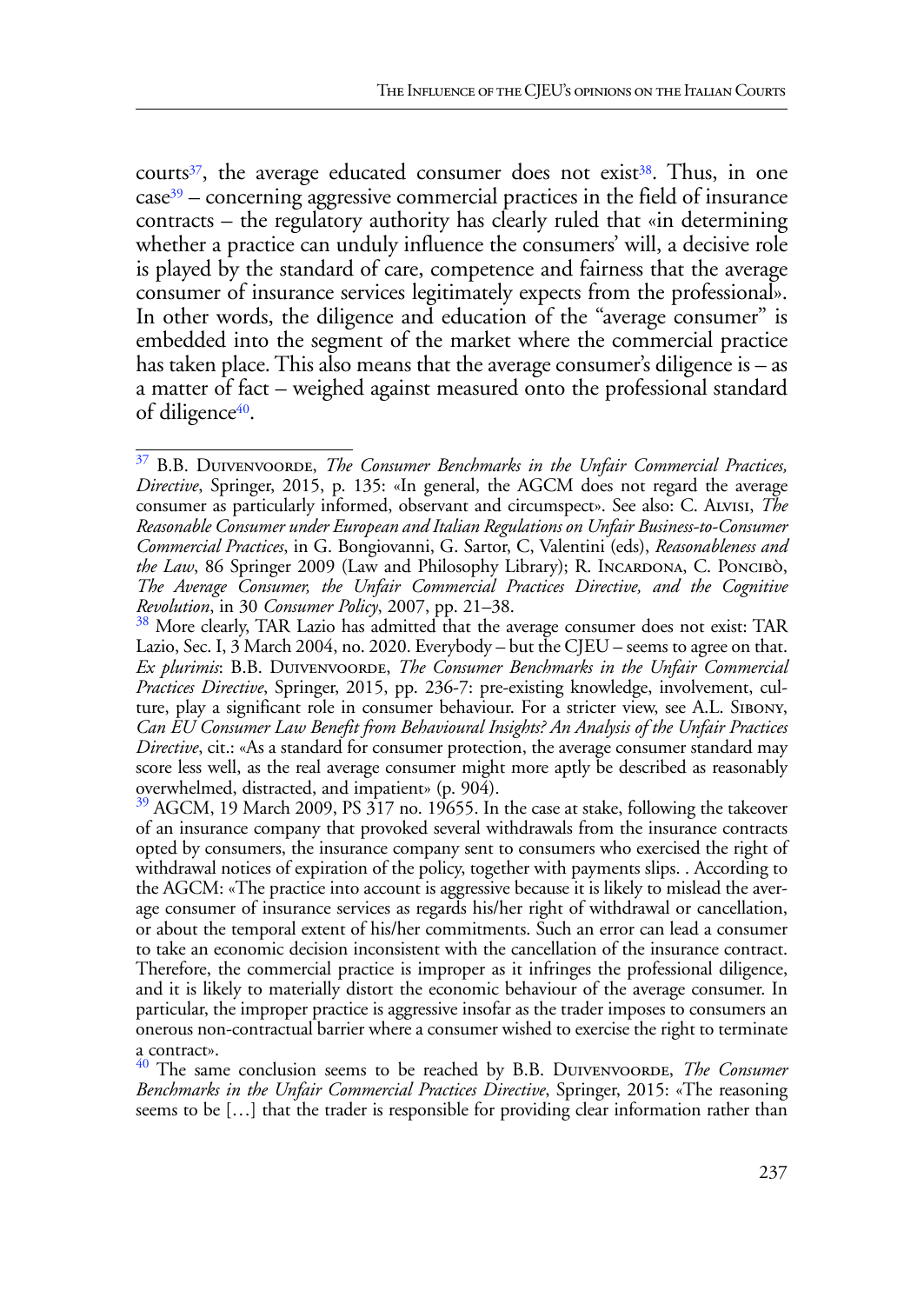6. *Pas de deux with the CJEU: Professional Diligence as a Theoretical Safety Net*

As stated in para. 1, in the UCPD the standard of professional diligence is a general clause whose function is to provide the national authorities in charge of evaluating the professional's behaviour with a standard capable of striking a balance between the opposite interests of professionals and consumers. This is why the general principle of unfairness expressed in the law consists of two *cumulative* criteria: the standard of professional diligence itself, tailored to the commercial area which the professional belongs to; *and* whether the commercial practice *materially* distorts, or is *likely to materially distort*, the economic behaviour of the average consumer<sup>41</sup> (Article 5, para. 2).

In the European debate, the general standard of professional diligence is considered as a fundamental rule, whereas the special rules (misleading and aggressive practices, whether in their general meaning or as codified in the blacklists) are specific applications of the general principle.<sup>42</sup> Accordingly, the standard of professional diligence represents a residual criterion (a "safety net"), to be applied only where there is no codified practice $43$ .

the consumer being responsible to critically assess the statements, and to ascertain more concerning the products or claim» (p. 137).

 $41$  See accordingly: "First Report on the application of Directive 2005/29/EC of the European Parliament and of the Council of 11 May 2005 concerning unfair business-to-consumer commercial practices in the internal market", Brussels 14.3.2013 COM(2013) 139 final, at. 3.3.1., 12.

<sup>42</sup> CJEU Joined Cases C-261/07 and C-299/07 *VTB-VAB and Galatea* [2009], paras 54-55; Case C-435/11, CHS *Tour Services GmbH v Team4 Travel GmbH,* 19 September 2013*,* para. 40; Case C-388/13, UPC, 16 April 2015, paras 61- 63. T.H.Wilhelmsson, *Misleading Practices*, in *European Fair Trading Law*, Ashgate, 2006, p. 124; J. Stuyck, E. Terryn, T. Van Dyck, *Confidence Through Fairness? The New Directive on Unfair Business to Consumers Commercial Practices in the Internal Market*, in 43 *Common Market L. Rev*., 2006, pp. 132-134; M. Libertini, *Clausola generale e disposizioni particolari*, in P. Genovese (ed.), *I decreti legislativi sulle pratiche commerciali scorrette, Attuazione e impatto sistematico della direttiva 2005/29/Ce*, Padova, 2008, p. 30 ff.; A. Bartolomucci, *Le pratiche commerciali scorrette e il principio di trasparenza nei rapporti tra professionisti e consumatori*, in *Contratto e impresa*, 2007, p. 1427 ff. 43 H-W. Micklitz, *The General Clause of Unfair Practices*, G. Howells, H.W. Micklitz, T.

Wilhelmsson (eds), *European Fair Trading Law*, London & New York, 2016, p. 119 ff.; L. Gonzales Vaque*, La directive 2005/29/Ce relative aux pratiques commerciales déloyales: entre l'objectif d'une harmonisation totale et l'approche d'une harmonisation complète*, in *Revue du Droit de l'Union Europèenne*, 2005, p. 796. See also First Report on the application of Directive 2005/29/EC of the European Parliament and of the Council of 11 May 2005 concerning unfair business-to-consumer commercial practices in the internal market', Brussels 14.3.2013 COM (2013) 139 final, at. 3.3.1., 13. Confirmed by the Guidance on the Implementation/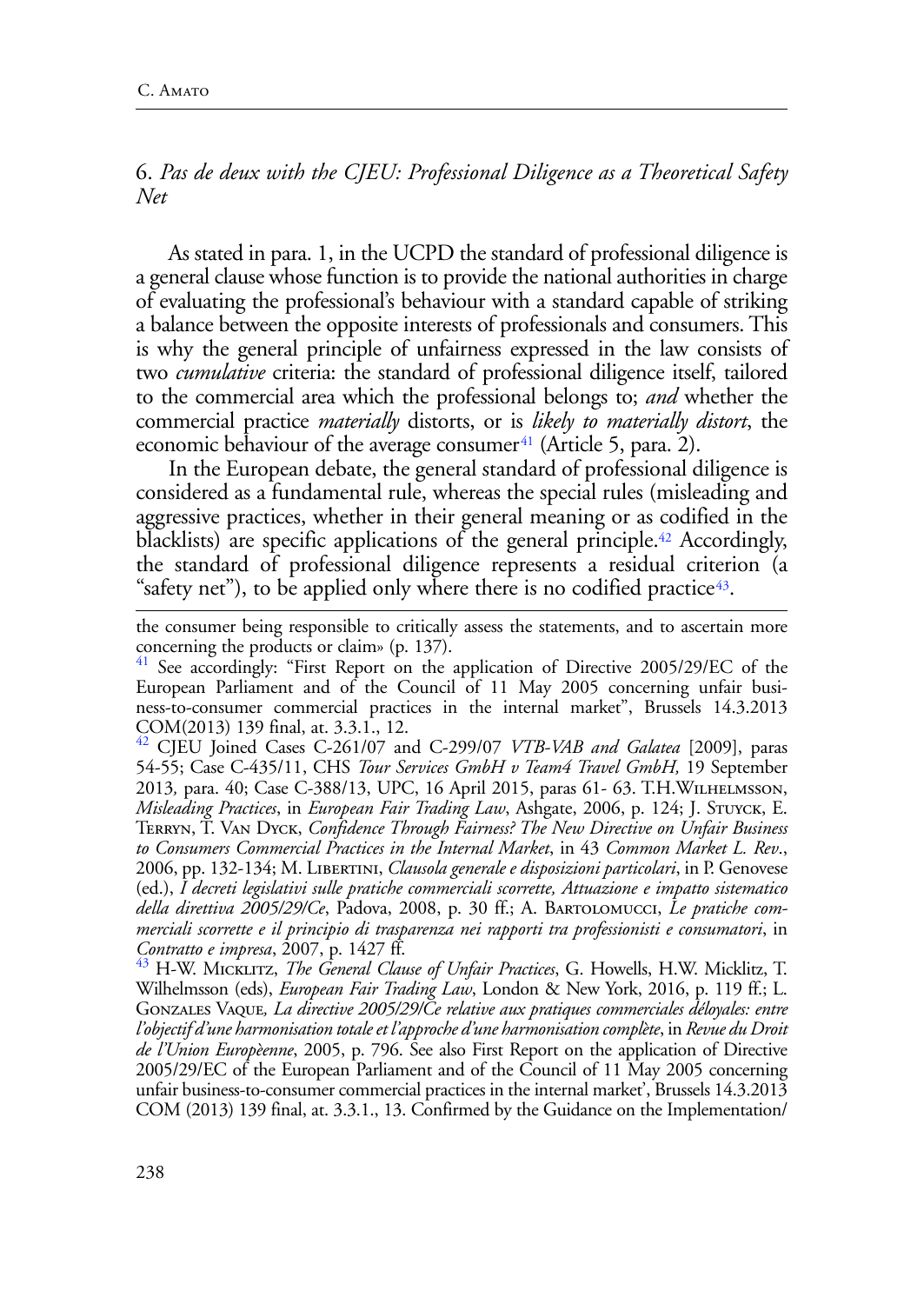It is true, though, that a misleading or aggressive practice, which materially distorts, or is likely to materially distort, the transactional decision of the average consumer is unfair *per se*: this means that consumers do not need to provide evidence of the infringement of the professional diligence. Thus, according to the CJEU in the case *CHS Tour Services GmbH v Team4 Travel GmbH*<sup>44</sup>: «In the light of all the foregoing considerations, the answer to the question referred is that the Unfair Commercial Practices Directive must be interpreted as meaning that, if a commercial practice satisfies all the criteria set out in Article 6(1) of that directive for being categorised as a misleading practice in relation to the consumer, it is not necessary to determine whether such a practice is also contrary to the requirements of professional diligence as referred to in Article 5(2)(a) of the directive in order for it legitimately to be regarded as unfair and, therefore, prohibited in accordance with Article 5(1) of the directive». The *rationale* underlying this argument is clearly explained further on in the judgement: «The interpretation above is the only one capable of preserving the effectiveness of the specific rules laid down in Articles 6 to 9 of the Unfair Commercial Practices Directive. Indeed, if the conditions for the application of those articles were identical to those set out in Article 5(2) of the directive, those provisions would have no practical significance, even though they are intended to protect the consumer from the most common unfair commercial practices».

This interpretation leads national courts to assess, in the first place, the misleading or aggressive character of a practice, starting from the black list; where this control does not disclose any misleading or aggressive practice, then the national judge can verify whether the requirement of professional diligence has been complied with<sup>45</sup>. This is meant to be an approach favour-

45 Thus, the Advocate General Wals in his opinion in CJEU 19 Sep. 2013, C-435/11, *CHS* 

Application of Directive 2005/29/EC on unfair commercial practices, Commission Staff Working Document, Brussels, 25.5.2016 SWD (2016) 163 final, at p. 3, p. 54 ff.

<sup>44</sup> Case C-435/11*,* 19 September 2013*,* at paras 33-44, 45, 46-48. In its English-language sales brochure for the 2012 winter season, Team4 Travel, the defendant before the referring court, had described certain accommodation establishments as "exclusive", that is they could not, on the specified dates, be offered by another tour operator. Although when the contracts were concluded, the director of Team4 Travel had checked with those establishments that no pre-bookings had been made by other tour operators, the hotels in question were in breach of their contractual obligations to Team4 Travel. Therefore, the information rendered in the English-language brochure was false. Summarising, this is sufficient to consider the commercial practice of Team4 Travel as unfair and, therefore, prohibited in accordance with Article 5(1) of the UCPD. The ruling has been restated in Case C-388/13, *UPC*, 16 April 2015, paras 61-63. See also Guidance on the Implementation/Application of Directive 2005/29/EC on unfair commercial practices, Commission Staff Working Document, Brussels, 25.5.2016 SWD (2016) 163 final, at 3.2, 54–55.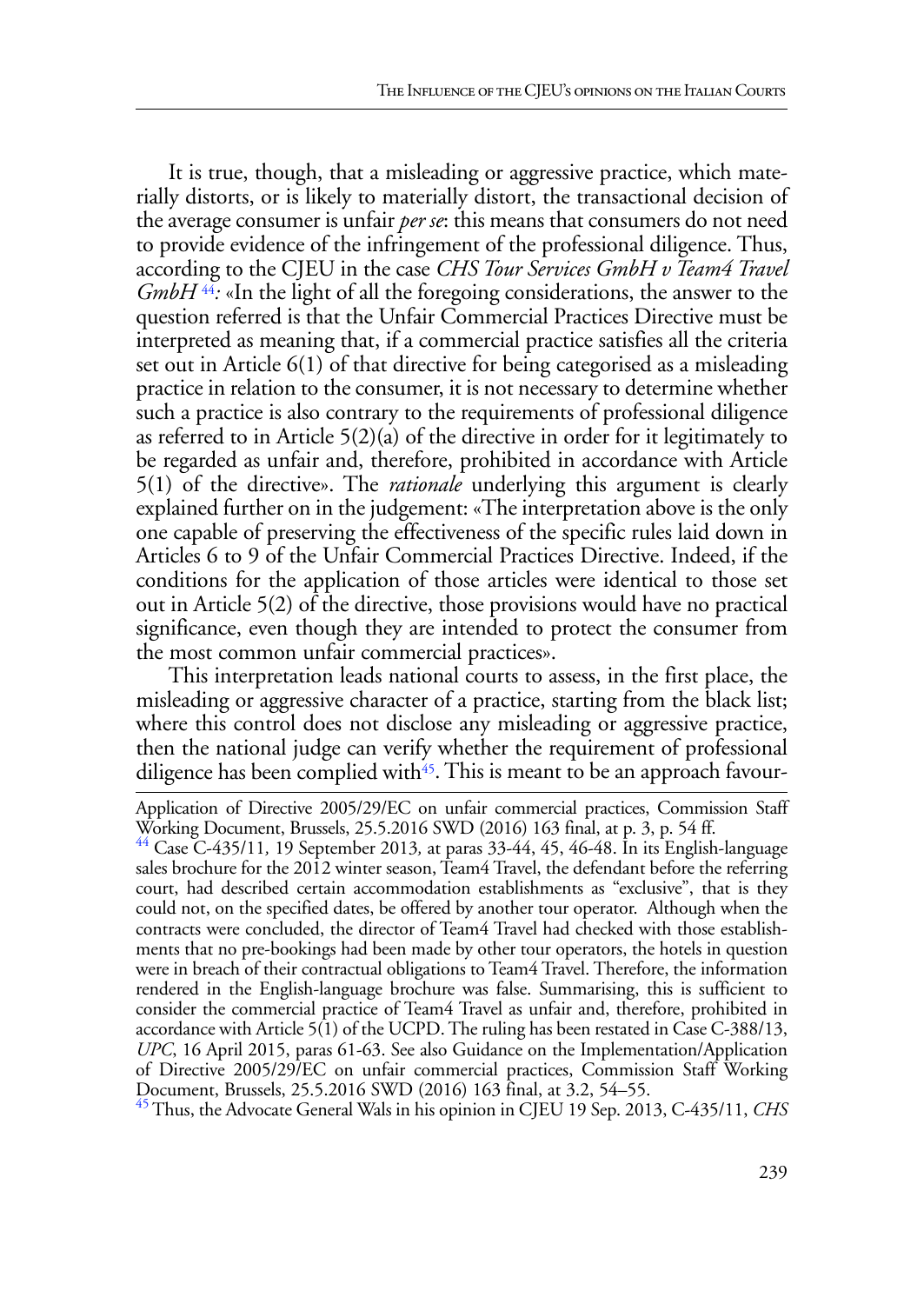ing more specific rules (contained in the blacklist) and then progressing towards more general rules (like misleading practices and omissions, aggressive practices) and eventually applying the general clause of diligence (the "safety net"). Such an approach would avoid judgements based on generic normative definitions, in favour of decisions connected to experimental social studies, and it corresponds to the Italian courts' view on the application of the standard of diligence to Italian cases. Commercial practices are, indeed, judged as unfair either because they are misleading or because they are aggressive, and in both instances these practices are implicitly regarded as contrary to the standard of diligence, within the limits of the law (that is: provided that they materially distort, or they are likely to materially distort, consumers' economic behaviour). The UCP database confirms that, out of 849 cases dealt with between 2009–2014, there are no judicial arguments based on the 'safety net' of diligence alone. On the contrary, misleading or aggressive practices, also as classified in the blacklists, are implicitly or expressly defined as «contrary to the required diligence of the case».

Hereunder I propose four samples of judgements, covering the 2009– 2012 period: the first two cases are taken from misleading practices; the last two sets are taken from aggressive commercial practices.

i) In one of the cases a consumer reported a goods retailing company, whose commercial practice consisted in promoting some products within the commercial premises ("Carrefour") during a limited period (November 22– 24) without making such products available to customers. According to the AGCM: «Such practices are misleading – and therefore contrary to the standard of professional diligence – because they are likely to materially distort the economic choices of consumers. In fact, they refer to aspects of essential information on the products offered by inducing consumers into error in their choices or by preventing the adoption of a

*Tour*, para. 29: «Yet the fact that the Directive does not grant the freedom to make the application of Article 6 subject to additional criteria does not mean that there is no room left for manoeuvre. As the Swedish Government points out, the Directive does not preclude a national court from determining, on a case-by-case basis, first, whether a contested commercial practice falls to be characterised as "misleading" or "aggressive" under Articles 6 to 9 of the Directive, failing which; second, whether the general conditions under Article 5(2) are met. Indeed, the Directive would appear to favour a 'top-down approach', that is to say, an assessment which begins with the blacklist, followed by the provisions on misleading or aggressive practices, and ending with the general clause. If one of the first steps indicates the existence of an unfair commercial practice, there will be no need to proceed to the next step, as the contested practice would in any event have to be regarded as unfair». See, accordingly: CJEU 3 April 2014, Case C-515/12, *4Finance*, para. 32. G. Howells, G. Straetmans, *Perspectives on Federalism*, Vol. 9, issue 2, 2017, E-195.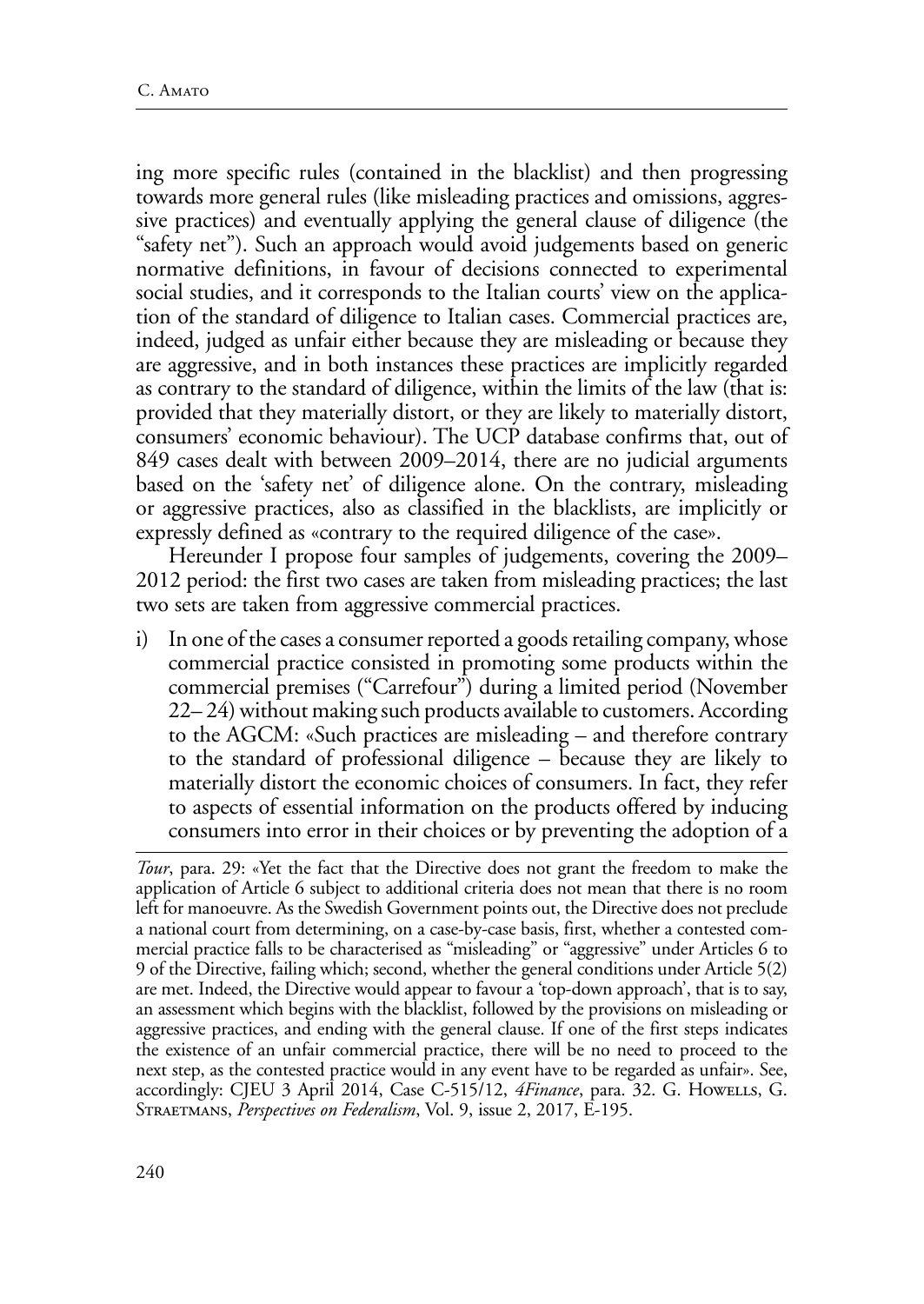conscious business decision».46

- ii) Three years later, a case brought by the Italian public Broadcasting service (RAI, "Radiotelevisione Italiana") against another professional was settled according to the same reasoning. In such case, a message promoting a singing event was published on the website of an advertising company, allegedly aiming at the selection of young talents who were expected to take part in a final "Grand Gala" event. The abovementioned website reported the brand "RAI" on each page, and it stated that the "Grand Gala" event would have been broadcasted on the TV channel RAI2. According to the plaintiff (RAI), such advertising message conveyed misleading information concerning the main characteristic of the sponsored event. In particular: «The advertisement in question is likely to materially mislead consumers and to jeopardize their economic behaviour because, contrary to the truth, it promises a cooperation with RAI in the setting of the final 'Grand Gala' event. *Therefore, the spreading of this message infringes the requirement of professional diligence*»47.
- iii) In a case concerning aggressive commercial practices<sup>48</sup>, the issue was raised following the takeover of an insurance company that determined several withdrawals from the insurance contracts entered into by consumers. In particular, the commercial practice carried out by the insurance company against consumers who exercised their right of withdrawal consisted in sending - to the insured person's address - notices of expiration of the policy, together with payment slips. According to the AGCM: «The practice at issue is aggressive because it is likely to mislead the average consumer of insurance services as regards his/her right of withdrawal or cancellation, or about the temporal extent of his/her commitments. Such an error can lead a consumer to take an economic decision which is other than the cancellation of the insurance contract. *Therefore, the commercial practice is improper as it infringes the professional diligence*, and it is likely to materially distort the economic behaviour of the average consumer. In particular, the improper practice is aggressive insofar as the trader imposes on consumers an onerous non-contractual barrier where a consumer wishes to exercise the right to terminate a contract»<sup>49</sup>.
- iv) Three years later, a similar case was ruled on by the AGCM. The

<sup>46</sup> AGCM 8 January 2009, no. 19394. 47 AGCM, 4 May 2011, no. 22738. 48 *Consiglio di Stato*, Adunanza Plenaria, 11 May 2012, no. 14; PS8215, decision no. 24117 of 12 December 2012.

<sup>&</sup>lt;sup>49</sup> AGCM, 19 March 2009, no. 19655.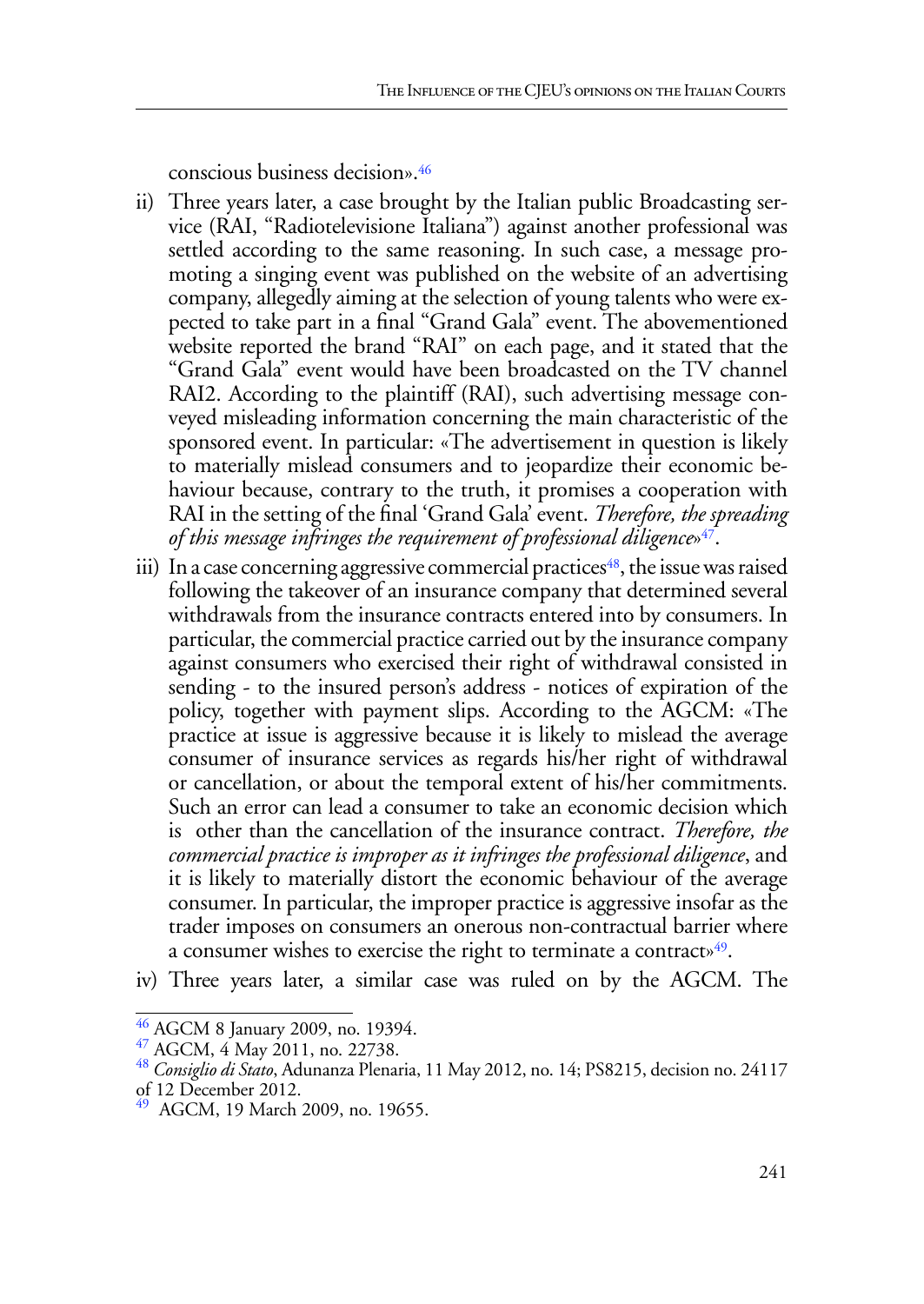professional was active in the area of telephone services and internet access: the commercial practice consisted in hindering the consumers' right of withdrawal and in omitting to provide consumers with clear, accurate and detailed information on how the same should be exercised. Moreover, the professional continued charging consumers with changed rates and sent them invoices even months after they had exercised their right of withdrawal. The AGCM ruled: «As regards the assessment of manifest improperness of the professional's commercial practices, it is sufficient to say that, according to article 26, letter f, It. Cons. Code, among the aggressive practices listed in the blacklist there are commercial conducts consisting in imposing on consumers immediate or deferred payments for services not solicited by the consumers. *Moreover, the behaviour of the professional infringes the standard of diligence* because the professional should have adopted all the measures and initiatives appropriate to ensure a sufficiently accurate management of the consumers' requests for withdrawal»50.

As regards the meaning of the standard of diligence, it is worth underlying that it partially matches the definition provided by the Italian Civil Code with respect to contractual liability<sup>51</sup>. In the UCPD (Article 2(h)), as well as in the Italian implementation (article 18, para. 1 letter h), it refers to «the standard of special skill and care ... commensurate with honest market practice and/or the general principle of good faith in the trader's field of activity». In its essence, the standard of diligence refers to the professional expertise, whose main contents are "competence" and "care", as referred to a special business sector. Consequently, the more a business sector is regulated, the higher the standard of diligence that consumers can reasonably expect from professionals. This is true in particular for insurance contracts, contracts of carriage, digital services contracts. Besides, it is unlikely that this standard of diligence will have a

 $^{50}$  AGCM, 14 February 2012, no. 23304.<br><sup>51</sup> According to the most relevant opinion in the Italian literature, the standard of diligence (strictly related to the theory of completion of contractual obligations) differs from fair dealing and good faith because the former is tailored to the very content and quality of the obligation assumed by debtor within the contract; whereas the latter, may also take into account interests and values not related to the content and quality of the promised obligation: U. Breccia, *Le obbligazioni*, Milano, 1992, p. 460.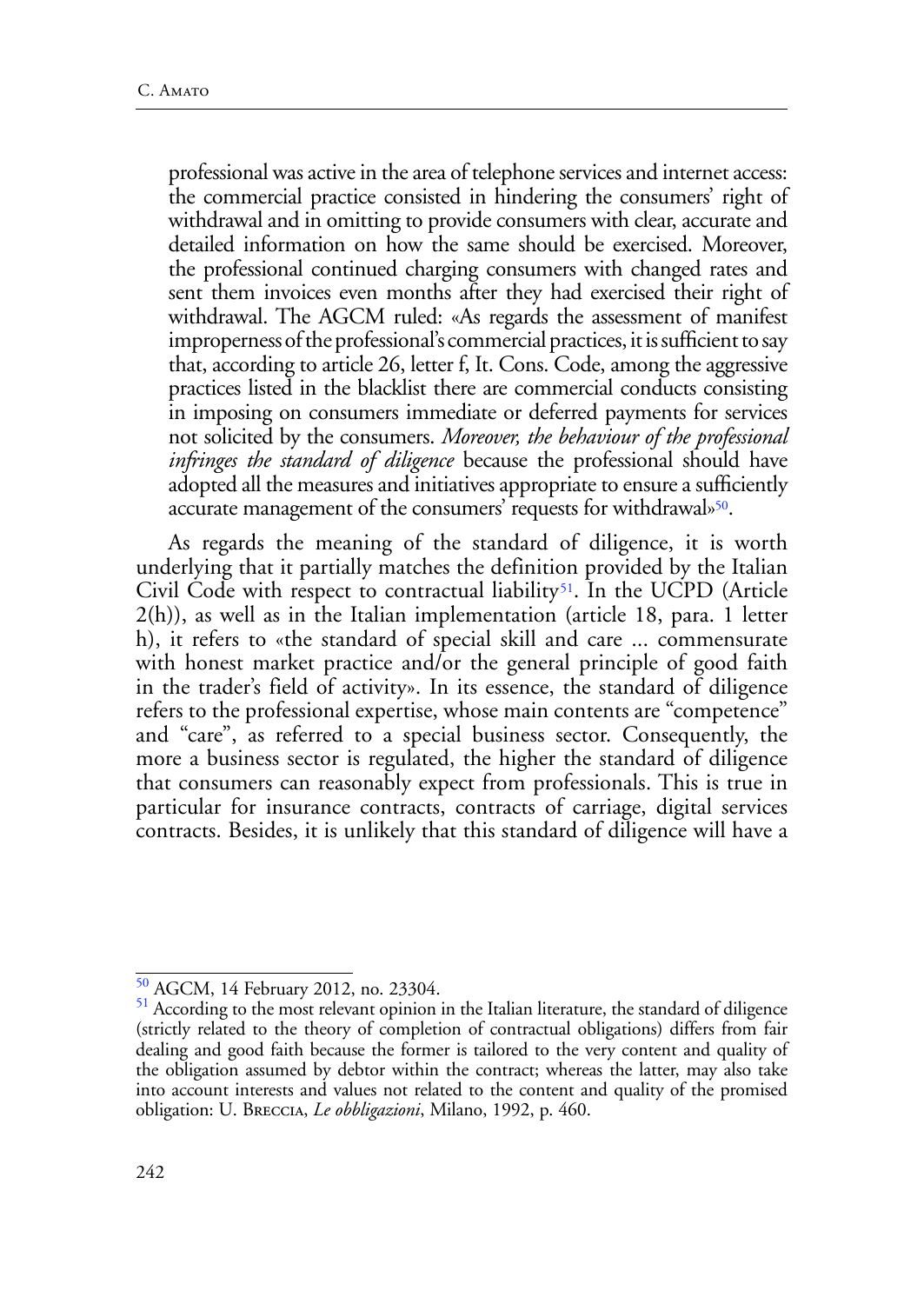uniform implementation<sup>52</sup>, even within the CJEU's case law.<sup>53</sup>

### 7. *Final Remarks*

The short overview of the dialogue between the CJEU and the Italian courts with reference to the UCPD allows some comments.

- *a. The CJEU confirms its role in interpreting European law, thus providing a crucial support to the harmonisation process. This is so even in the case of the UCPD, responding to a maximum harmonisation approach but characterised by the existence of several open norms ("average consumer", "professional diligence", "transactional decisions") that leave freedom to national courts and hence foster the interaction with the CJEU.*
- *b. The dialogue between the CJEU and the Italian regulatory and administrative authorities is not always consistent, as highlighted in paras. 3-4. Nevertheless, this inconsistency cannot be deemed to be a negative result, as it simply derives from the different roles played by the national courts and the European Court: the former are responsible for applying the general concepts in a given geographical and cultural context; the latter is responsible for interpreting them. Hence, in the case of how to classify a commercial practice (or omission) as "misleading", the Italian regulatory authority has anticipated a European interpretation which was soon after provided by the CJEU. The AGCM has opted for a cumulative interaction between false information, or consumer's deception, and the transactional decision that the consumer would not have taken otherwise, thus both courts confirm the application of the UCPD in the sense of avoiding the abuse of contractual power on the side of the trader. A fruitful dialogue is also evident as concerns the open norm re-*

<sup>52</sup> B. Keirsbilck, *The New European Law of Unfair Commercial Practices and Competition law*, Oxford and Portland, Oregon, 2011, p. 275: «Nobody really knows what this concept means. In any event, it must be interpreted autonomously. There is a clear and urgent need for an autonomous Union interpretation. Meanwhile, national Courts and regulatory Authorities shall continue to interpret the professional diligence standard in compliance with their previous case law: renationalization»; H. Collins, *Harmonization by Example: European Laws Against Unfair Commercial Practices*, in 73 *Modern Law Review*, 2010, p. 98 ff.<br><sup>53</sup> A. Garde, *Can the UCP Directive Really Be a Vector of Legal Certainty*, W. Van Boom,

A. Garde, O. Akseli (eds), *The European Unfair Commercial Practices Directive*, Ashgate, 2014, p. 112: according to the A., the CJEU has refused to give precise guidance, with the risk of "renationalizing" the notion. See Case C- 540/08 *Mediaprint;* Case C-206/11 *Kock*; Case C-122/10 *Ving*.